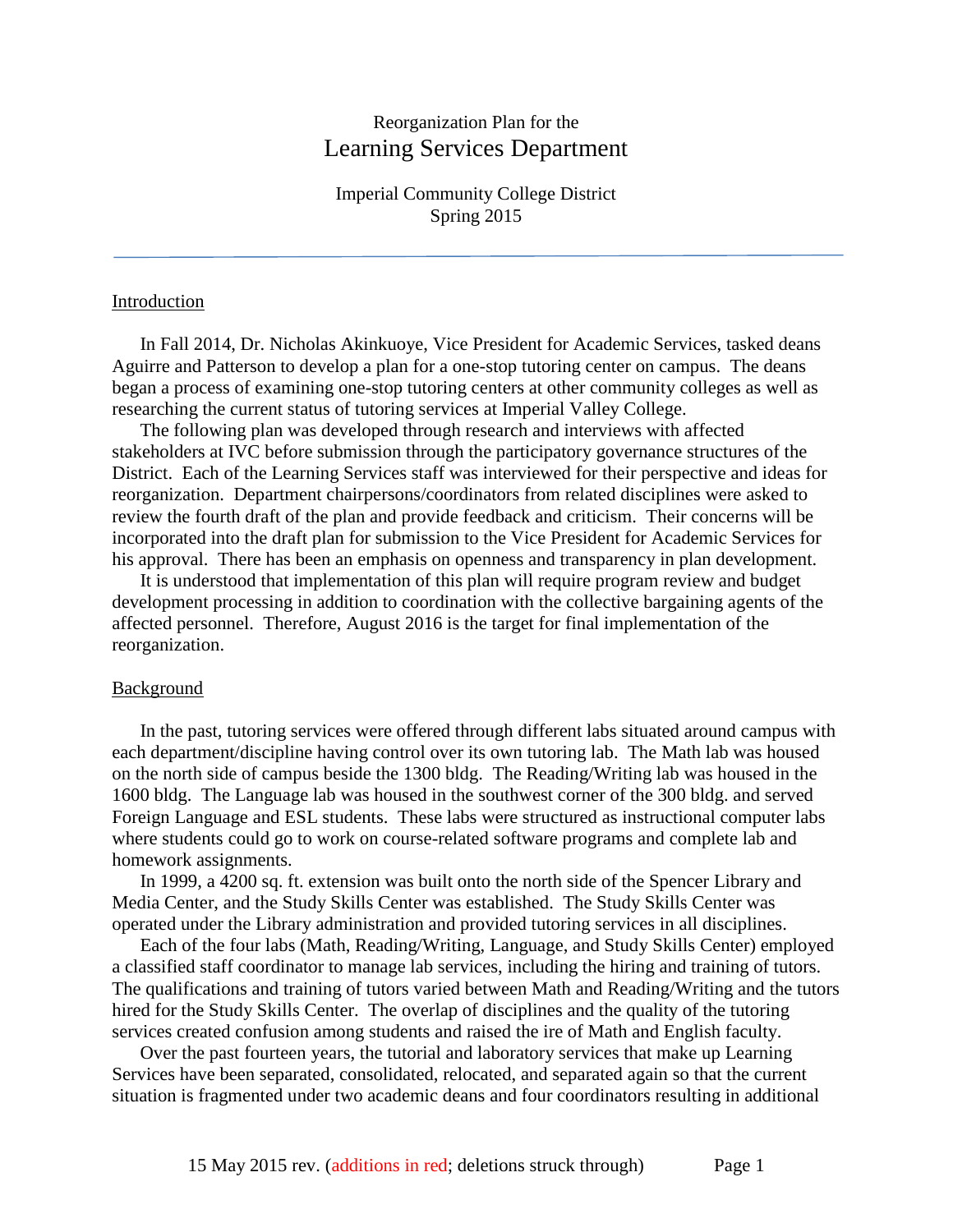confusion for staff and students alike. In recent years, budget concerns of the District resulted in cuts to accounts for tutor salaries which resulted in cuts in tutor hours. Most recently, the budget for Math tutors was removed from the budget without the knowledge of the unit manager.

## Needs/Challenges

This reorganization plan is developed to address a number of concerns and/or challenges faced by the current tutorial system on campus.

- There is a need to centralize the budgetary oversight under a single administrator.
- There is a need to centralize the policy and procedures for hiring of tutors and to provide for input from academic area leaders in the process.
- There is a need to provide consistent and effective tutor training and support for all tutors. There is a desire to renew the college's College Reading & Learning Association (CRLA) certification for our tutoring program.
- There is a need to provide reliable support for test proctoring services. With the reorganized Learning Services Department, the Learning Services Specialist (proposed position) could oversee test proctoring for all departments on campus.
- There is a need to promote and market tutoring services as a single unit, physically and conceptually.

This reorganization plan will require the careful review and revision of employee job descriptions and qualifications.

- There are four classified lab coordinator positions resulting in duplication of effort and inconsistency of work.
- The Reading/Writing Lab Tutorial Specialist is the lead instructor of the Learning Services Department without clear designation or chain of command.
- The Math Lab Tutorial Specialist is a categorical position funded through the Basic Skills Initiative.

This reorganization plan proposes the physical relocation of equipment and office space to accommodate Languages, Math, Reading/Writing and general tutorial services into the 2600 bldg. The physical work of relocation should be carefully planned to fall between academic terms to avoid interruption (as much as possible) of current tutorial services.

Research and development of this plan to reorganize the Learning Services Department at IVC has revealed an equally pressing need for greater access for students and teachers for general, instructional computer labs at multiple locations on campus. Student surveys have indicated that many students do not have access to a computer and printer; many have invested their limited dollars in smart phones. Thus students need access to general computer labs throughout the day. In addition, instructors in several disciplines are reserving the computer labs in the 2500 and 2600 buildings for class meetings (some on a regular, weekly basis, and others as needed). Data received from the lab coordinators indicated that faculty and their classes reserved over 220 hours of lab time in the fall 2014 semester alone. Therefore:

1. The Library space vacated by the Study Skills Center should be revamped into a general computer lab with appropriate acoustic doorways and staff supervision and technical support.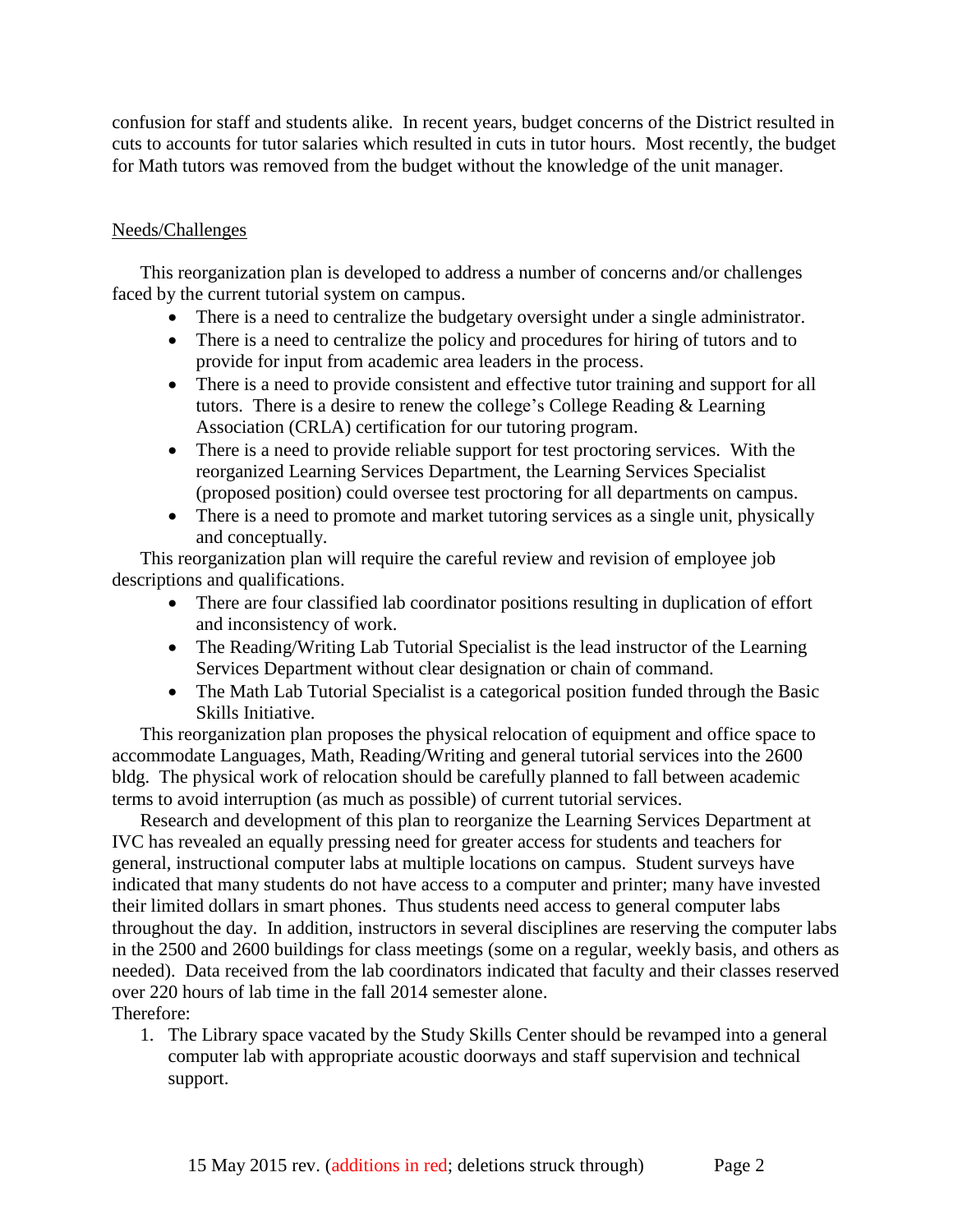- 2. Building 2500 (current Math Lab) should be reconfigured into two general, instructional computer labs to accommodate scheduling for whole class sessions. Appropriate staff should be employed to supervise the computer labs, provide technical support to students using the labs, and to schedule whole class sessions as needed by instructors from all departments/disciplines. One lab would be configured to hold 30-32 computers plus smart podium, dry erase board, and video projector, and the other lab would be configured to hold 40-44 computers plus smart podium, dry erase boards, and video projector. (If this is not feasible, two new modular buildings should be added to the modular park along Old Highway 111 to be configured into two separate instructional computer labs for classroom use.)
- 3. When funding becomes available, the District should consider expansion of the 2600 bldg. to increase tutoring services as the student population grows in the coming years.
- 4. It is assumed that these measures will be temporary until such time as the planned, new Library and Instructional Technology building is constructed. As the Library and Learning Services departments move into the new building, the current spaces would become available for reallocation to classroom and student services needs.

#### **Proposal**

This proposal will reorganize the Learning Services Department to provide a clear framework for all tutorial and instructional computer lab services on campus. A clear organizational chart is proposed, supported with new job positions and descriptions. The Learning Services Department will exist in three physical locations on campus: (1) the 2600 bldg. will house all tutoring services; (2) the Library Annex will be reconfigured into a general, instructional computer lab for Library and classroom use overseen by a Microcomputer Lab Assistant; and (3) the 2500 bldg. (which currently houses the Math Lab) will be reconfigured into two general, instructional computer labs for classroom use (one housing 30-32 computers plus instructional smart podium and dry erase boards and one housing 40-44 computers plus instructional smart podium and dry erase boards) overseen by two Microcomputer Lab Assistants (one per lab).

This proposal will centralize the hiring, training, and evaluation of tutors under the Learning Services Specialist. The Learning Services Specialist will train the tutors in general tutoring strategies and techniques, as well as general study skills. The English and Math departments, respectively, will coordinate the training of tutors in English (reading and writing) and Math. (During the 2016-17 school year, the Learning Services Department will survey the need for tutors in ESL, Spanish, and French.)

**Phase 1** is the formal reorganization of the Learning Services Department. Exhibit A is a graphic representation of the proposed Learning Services Department. The department will be supervised by the dean of the Arts, Letters, & Learning Services Division. The department will be directed by a Learning Services Specialist (194-day faculty position). The operations of the department will be supported by a Staff Secretary II and four Microcomputer Lab Assistants. Exhibit B is a table which demonstrates possible cost savings as a result of the reorganization plan. Exhibits C.1 and C.2 show the proposed floor plans for the 2500 bldg. and the 2600 bldg.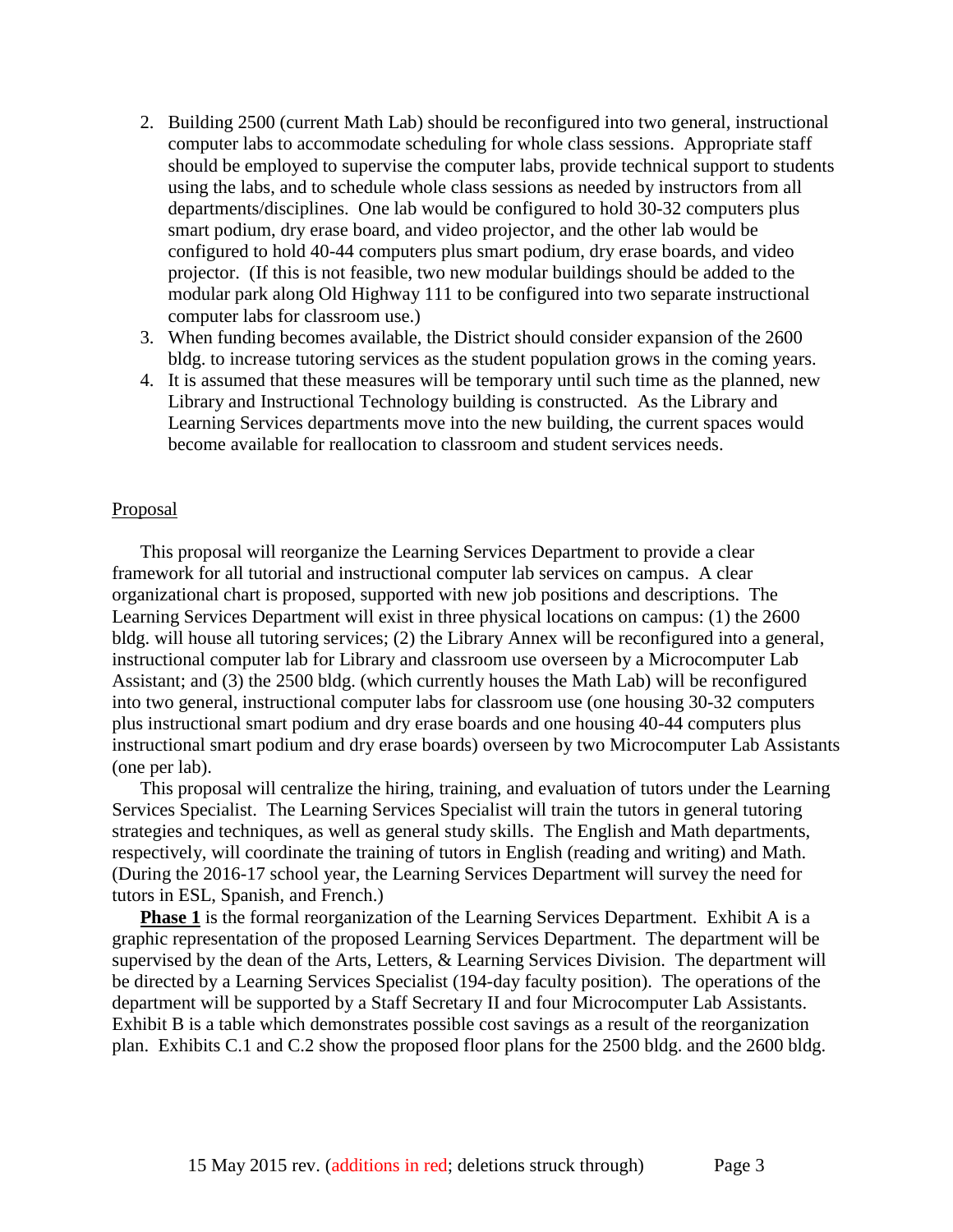Phase 1 should be finalized and approved by the governing board by the close of the 2014-15 academic year. The approved reorganization will then inform the program review cycle beginning in August 2015 for inclusion in the budget development cycle for FY 2016-17.

Phase 1 will include the governing board approval of the new position description (Learning Services Specialist). Exhibit D contains the proposed position description. In addition, the position description for Apprentice Tutor will be modified and a position description for Student Tutor will need approval by the governing board. Exhibits E.1 (Apprentice Tutor) and E.2 (Student Tutor) contain these position descriptions.

**Phase 2** will require care in developing the Learning Services program review in August-September 2015. The proposed Learning Services Specialist position will be included in the staffing plans for 2016-17. Objectives and tasks for the year will articulate specific data collection and assessment of the department. Such data will extend beyond student surveys to include hourly counts in group tutoring, one-on-one tutoring, use of the labs by instructors/ classes, and the use of the various study rooms (by size). Complete logs of test proctoring also will be generated. This data will need to be collected carefully during the Fall 2015 semester to provide realistic information on lab and tutor usages. The data collected will inform the reorganization plan regarding the number and size of needed study rooms as well as the scheduling of student and apprentice tutors during hours of operation.

In addition, Phase 2 will include collaboration of the dean of the Arts, Letters, & Learning Services division with Human Resources and representatives from both the CCA/CTA/NEA and CSEA agencies. The position description for the Microcomputer Lab Assistant will need modification to reflect slight changes. Exhibit F contains the current position description with proposed modifications highlighted.

This reorganization plan will simplify the coordination of the labs, eliminating duplication of effort by the four current lab coordinators. To demonstrate this duplication, Exhibits G through L contain current position descriptions. Exhibit M is a copy of the position description for the Staff Secretary II. Exhibit N is a chart showing the representative duties flow from the current system to the proposed Learning Services Department. As duties are folded into the Learning Services Specialist position, the need for four lab coordinators is eliminated.

Care must be taken to ensure that appropriate protocols are followed for reduction in force (RIF). Once the formal reorganization of the Learning Services Department has been approved by the governing board, Phase 2 can begin. Phase 2 reduction in force should be completed during the 2015-16 school calendar. The hiring of the proposed Learning Services Specialist should occur during the spring of 2016, effective 1 July 2016.

**Phase 3** is the physical reorganization of the Learning Services Department which will require the reconfiguration of the 2600 bldg. to accommodate all tutoring services for Languages, Math, Reading, Writing, and other disciplines as needed. Room 2602 will serve for tutoring in Math and Science. Room 2603 will serve for tutoring in English (Reading & Writing). Room 2608 will serve for tutoring in Foreign Language and English as a Second Language (ESL). Room 2609 will be reconfigured into a Teaching/Training lab to house tutor training, small group trainings, and professional development activities. Room 2610 will be reconfigured into a general tutoring area with 2-3 small group study rooms, holding 5-10 students at a time.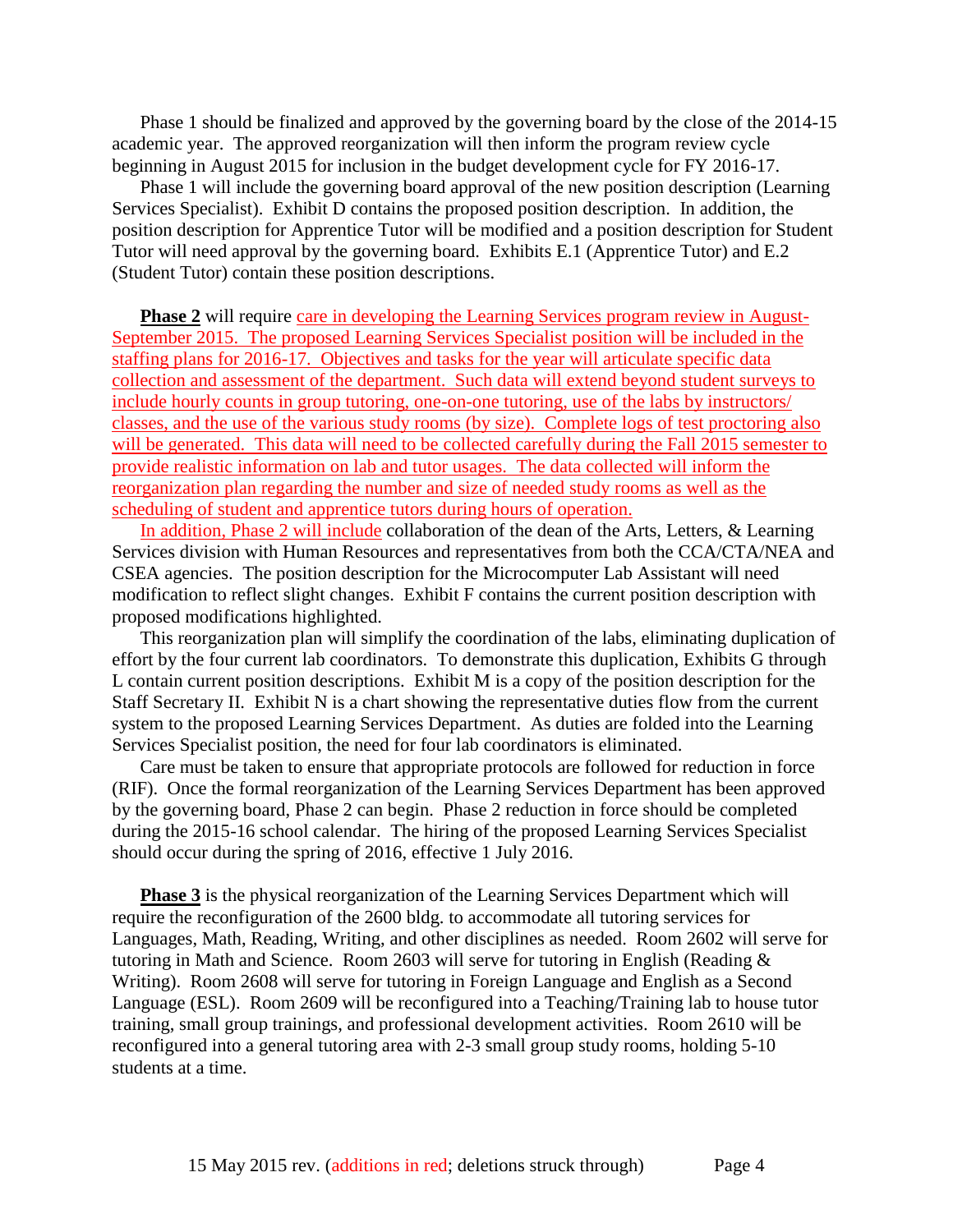**Phase 4**: The physical reorganization of the Learning Services Department will require the reconfiguration of the Library Annex and 2500 bldg. The Library Annex will be reconfigured into a general computer lab for library and individual study use. The Library Annex computer lab will be monitored by a Microcomputer Lab Assistant. The 2500 bldg. (or two modular buildings added to the modular park along Old Highway 111) will be reconfigured into two general, instructional computer labs for classroom use as needed and general computer use as available. One lab will house 30-32 computers plus an instructor's smart podium and dry erase boards. The second lab will need to house at least 40-44 computers (plus an instructor's smart podium and dry erase boards) to house larger class sizes. Each of these two labs will be monitored by a Microcomputer Lab Assistant.

Phase 3 and Phase 4 physical reconfigurations and installation and set-up of computer labs should be completed during the summer of 2016. It is believed that cost savings in salaries during the first year of operation will cover the costs for physical refurbishment/remodeling. The reorganized Learning Services Department can begin full operations in August 2016.

#### Implementation

#### **Phase 1 Implementation** (Spring 2015):

Phase 1 is completed when this reorganization plan is approved by the governing board, including the organizational flow chart for the department and the Learning Services Specialist position description. Prior review of the plan will be provided to the Curriculum Committee<sup>1</sup>, College Council, Academic Senate, and President's Cabinet. This reorganization plan also will be presented to the Facilities Committee and the College Council for their information.

Responsible party: the dean of the Arts, Letters, & Learning Services Division with the assistance of the dean of the Health & Science Division.

Anticipated completion date: College Council agenda for May 18, 2015; Academic Senate agenda for June 3, 2015 (second reading); and Board of Trustees agenda for June 17, 2015.

#### **Phase 2 Implementation** (FY 2015-16):

Upon the approval of the reorganization plan, the objectives and tasks for implementation will be built into the Learning Services program review in August-September 2015. Proposed budget enhancements will be included for the remodeling of the 2500 and 2600 buildings as well as the modifications to the Library Annex. The proposed Learning Services Specialist position will be forwarded to the Staffing Resource Committee for inclusion in the hiring recommendations for 2016-17. organization flow chart for the Learning Services Department, and the Learning Services Specialist position description, the two affected faculty and four affected classified staff will be notified of the reduction in force (RIF) as the current positions will be phased out by end of FY 2015-16.

The Learning Services staff will be trained in the new data collection elements to ensure effective data reporting. Such data will include hourly counts in group tutoring, one-on-one tutoring, use of the labs by instructors/classes, and the use of the various study rooms (by size). Complete logs of test proctoring also will be generated. The collected data will be analyzed in

 1 While this plan contains no changes to curriculum, the Curriculum Committee is made up of department chairs/coordinators and representatives from Student Services.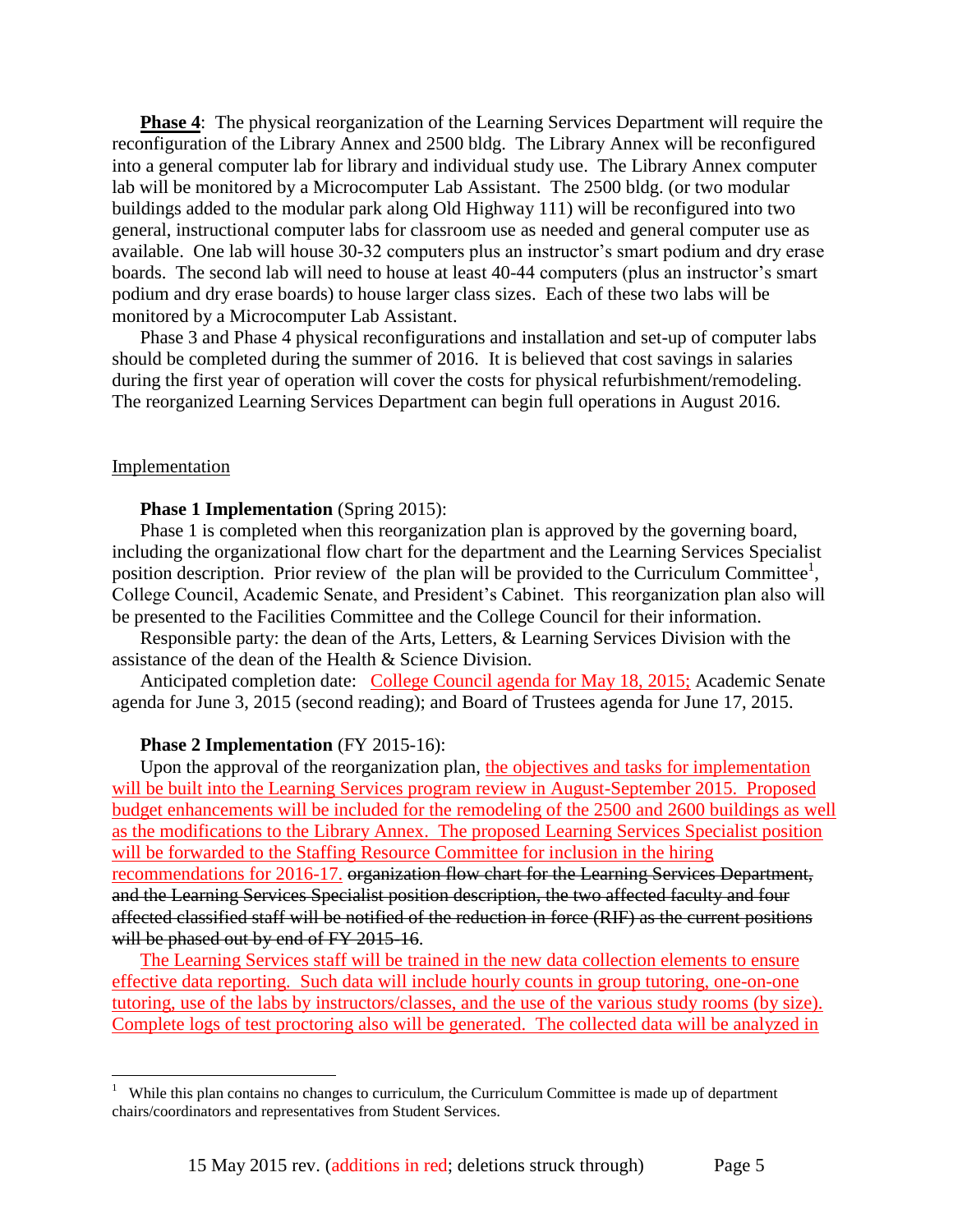January 2016 to inform necessary adjustments and/or modifications to the building remodeling plans and the finalization of staffing requirements.

The Dean of Arts, Letters, & Learning Services will coordinate with the Human Resource Office to ensure contract compliance for the elimination of the Reading/Writing Lab Tutorial Specialist and the four classified coordinator positions. The affected Staff Secretary II in the ALLS Division office will be transitioned to the Learning Services Department. One Microcomputer Lab Assistant is currently employed under the Library budget; her position funding would shift to the Learning Services budget beginning FY 2016-17.

Responsible party parties: the Vice President for Academic Affairs in collaboration with the Dean of Arts, Letters, & Learning Services with the assistance of the Office of Human Resources.

Anticipated completion date: March 15, 2016 (the CSEA and CCA/CTA/NEA contracts contain different deadlines and protocols).

#### **Phase 3 and Phase 4 Implementation** (Summer 2016):

The 2600 bldg., 2500 bldg., and Library Annex will be closed to students during the summer of 2016 to accommodate the facility remodeling and the installation and set-up of the computer labs.

Using current computers in the relocation, the 2600 bldg. would shift from 171 computers to 117; the 2500 bldg. would shift from 48 computers to 78; and the Library Annex would increase Library computers from 43 to 67.

Responsible party: the dean of the Arts, Letters, & Learning Services Division in collaboration with the Director of Maintenance and the Chief Technology Officer.

Anticipated completion date: August 10, 2016. Physical construction and technology installation will need to be integrated for maximum efficiency.

#### Conclusion

The development of this plan hoped to accomplish two things: (1) to meet the needs of the District for a centralized Learning Services Department for budget management, program review and planning, and uniform practices for hiring and training of tutors and (2) to meet the needs of the academic departments for significant and meaningful involvement in the selection and training of tutors.

This plan reorganizes the current, fragmented Learning Services Department into a cohesive department in anticipation of a future move into the planned, new Library and Instructional Technology building.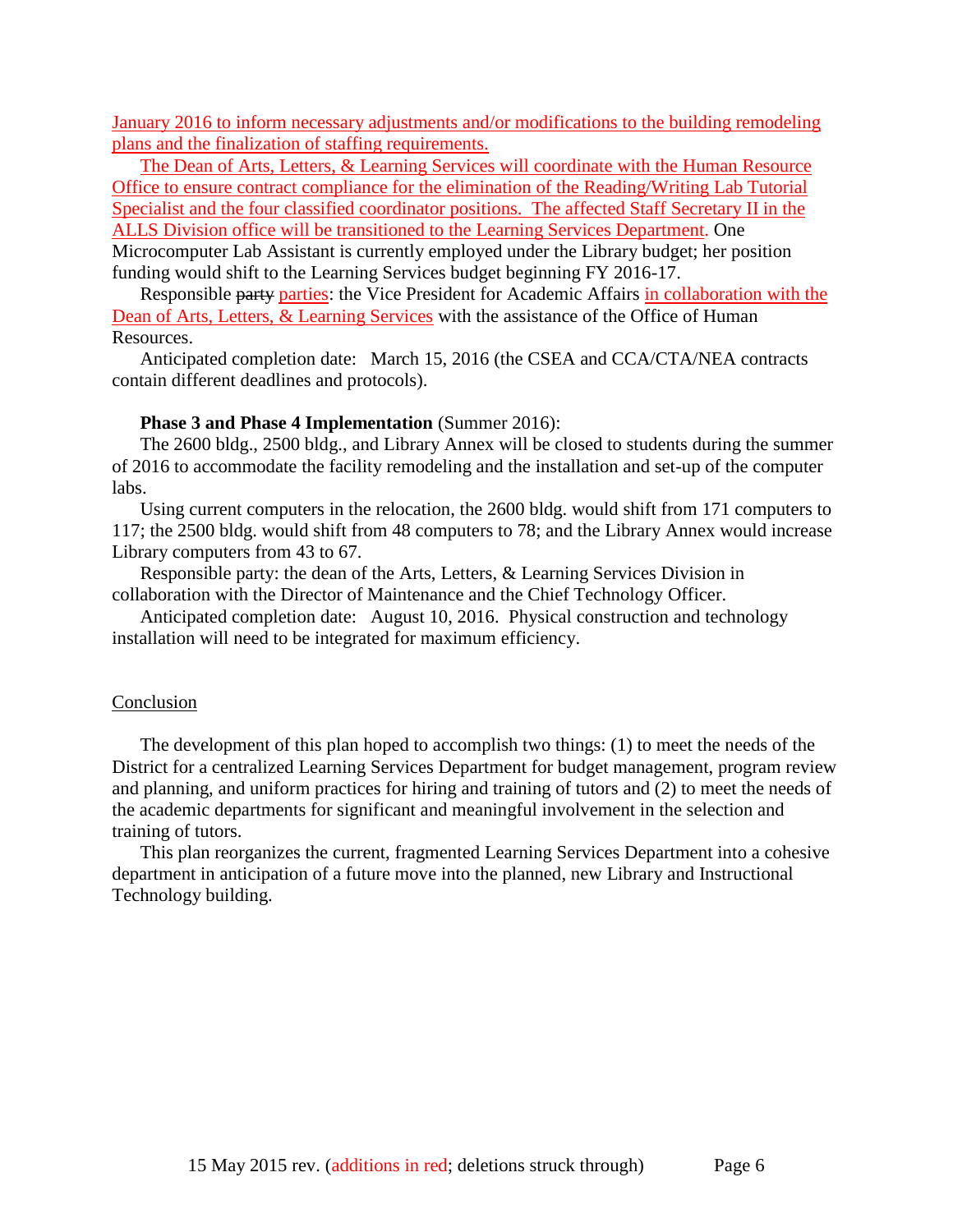### Exhibits

- Exhibit A: Proposed Organizational Chart
- Exhibit B: Current to Proposed Salary Comparison
- Exhibit C.1: Floor Plan for 2600 Bldg.
- Exhibit C.2: Floor Plan for 2500 Bldg.
- Exhibit D: Proposed Position: Learning Services Specialist (194-day faculty position)
- Exhibit E.1: Proposed Job Description for Student Tutor
- Exhibit E. 2: Proposed Job Description for Apprentice Tutor
- Exhibit F: Current Position: Microcomputer Lab Assistant
- Exhibit G: Current Position: Reading/Writing Lab Tutorial Specialist
- Exhibit H: Current Position: Math Lab Tutorial Specialist
- Exhibit I: Current Position: Math Lab Instructional Specialist
- Exhibit J: Current Position: Language Lab Coordinator
- Exhibit K: Current Position: Reading/Writing Lab Coordinator
- Exhibit L: Current Position: Learning Support Services Coordinator
- Exhibit M: Current Position: Staff Secretary II
- Exhibit N: Representative Duties Chart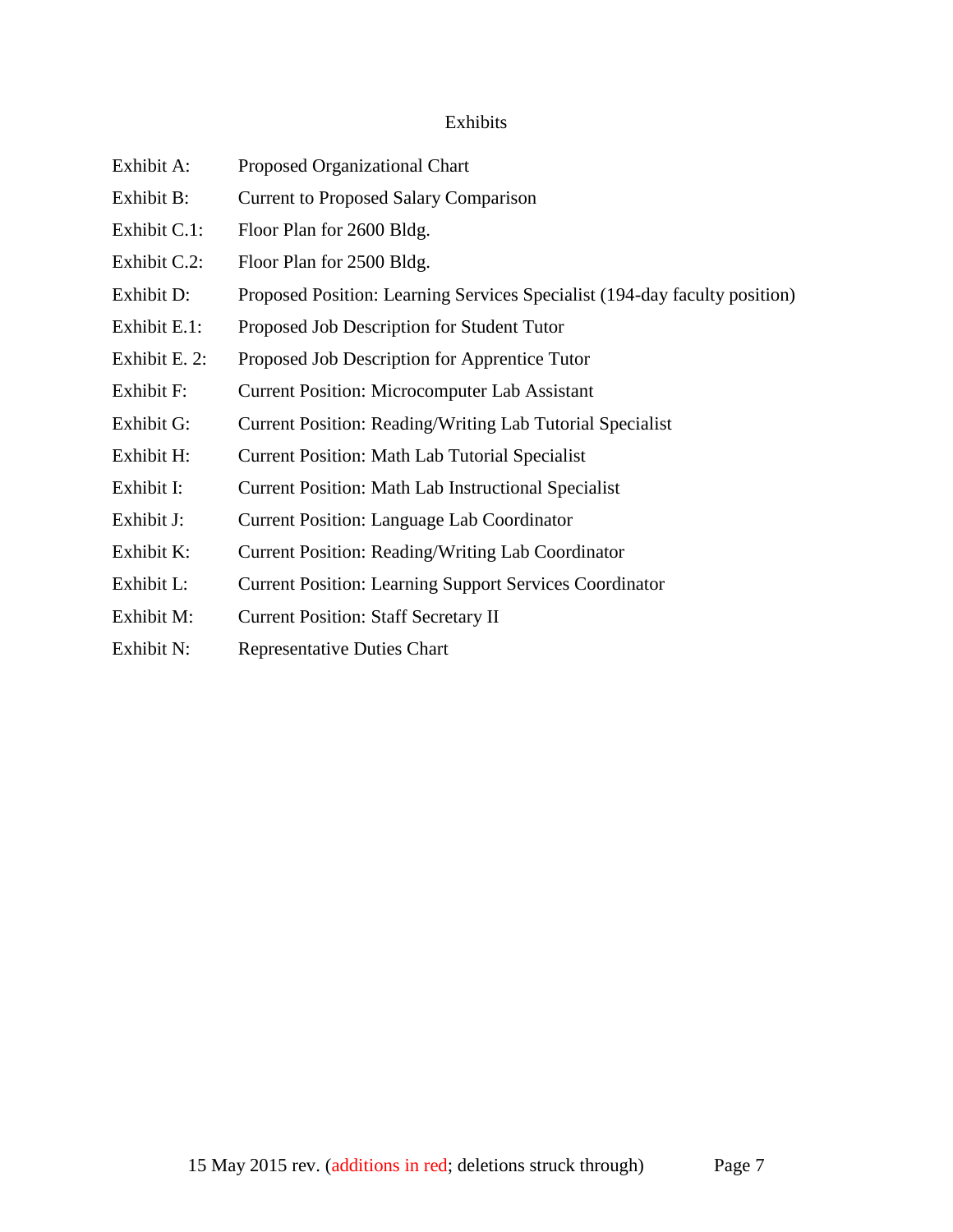



† These two Microcomputer Lab Assistants will work a swing shift (12:30 p.m. to 9:00 p.m., Monday through Thursday, and 9:00 a.m. to 5:30 p.m. on Fridays) to allow the Tutoring Center and 2500 bldg. labs to be open to students 8:30 a.m. to 8:30 p.m. (Monday through Thursday) and 8:30 a.m. to 5:00 p.m. (Friday). The Lab Assistants will be cross-trained to cover the instructional labs as needed.

Software Programs currently in use:

| WebStar                    | Blackboard           |
|----------------------------|----------------------|
| Microsoft Word             | Excel                |
| Focus on Grammar           | My Skills Tutor      |
| My ELT                     | Aplia                |
| My English Lab             | Math XL              |
| Engrade                    | Geometer's Sketchpad |
| Fathom                     | Matlab               |
| <b>Burlington English</b>  | Minitab              |
| <b>Pronunciation Power</b> | My French Lab        |
| North Star Lab             | Imagina              |
| <b>Skills for Success</b>  | My Spanish Lab       |
| Anda! cursoelemental       |                      |

\* Tutors and Student Assistants by Rank and Pay Rate (Proposed):

**Student Assistants**: Student Assistants are work study students who provide support to the dayto-day operations of the Learning Services Department.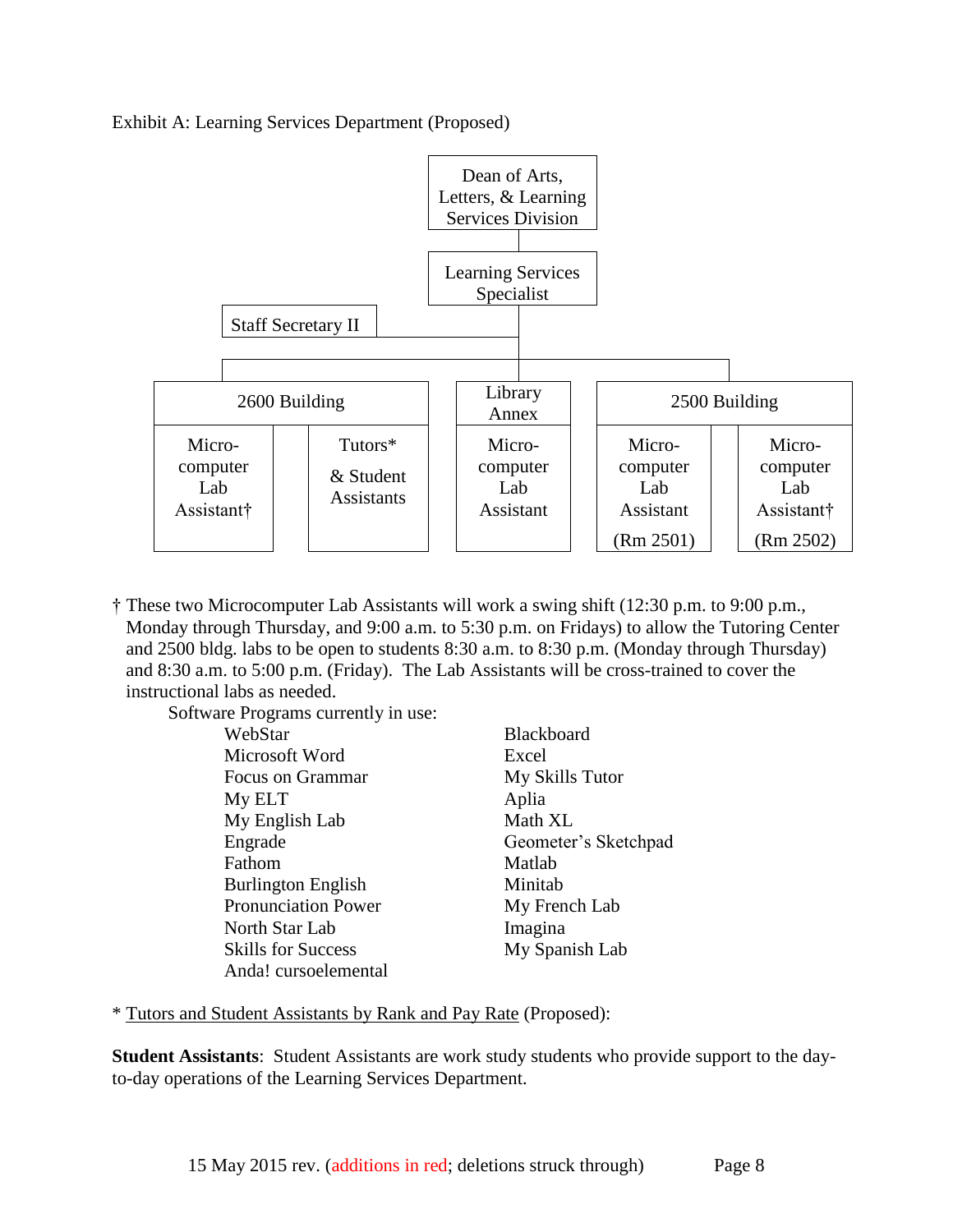**Student Tutors**: Student Tutors are individuals currently enrolled in classes at Imperial Valley College who meet minimum requirements established by the Learning Services Department in consultation with appropriate academic area leaders (e.g., Math or English). These tutors are limited to no more than two years of service and must continue enrollment in classes at Imperial Valley College throughout their employment as Student Tutor. Pay Rate: CA minimum wage.

Screening, interview, selection, training, and evaluation of Student Tutors will be conducted collaboratively between the Learning Services Specialist and the chair, coordinator, or designee of the related discipline (i.e., the Learning Services Specialist and the Math Coordinator, or designee, would hire, train, and evaluate Math Student Tutors). Student Tutors will be hired subject to available funding.

#### **Apprentice Tutors**:

Board Resolution 12838 (12 November 2003) established the Apprentice Program "to develop paraprofessionals who can provide leadership and expertise in a learning lab, tutorial center, learning resource center, or the equivalent […] The Apprentice may be employed for a maximum of eight (8) semesters, consecutive or cumulative, excluding summer sessions, and may not work more than 170 working days or more than 980 hours during any fiscal year."

Apprentice Tutors are individuals who possess an associate, bachelor's, or master's degree in field(s) related to their tutoring assignment (e.g., Math or English). These are part-time employees of the District who will report to the Learning Services Specialist and will not be subject to current enrollment status. Priority for Apprentice Tutor positions will be given to Math and English tutor applicants.

Board Resolution 14032 (20 February 2008) established the following pay rates:

|                             |                     | $0-500$ hours | 500-980 hours |
|-----------------------------|---------------------|---------------|---------------|
| Apprentice Tutor I          | (associate degree)  | \$11.00/hr    | \$12.00/hr    |
| Apprentice Tutor II         | (bachelor's degree) | \$13.75/hr    | \$14.75/hr    |
| <b>Apprentice Tutor III</b> | (master's degree)   | \$16.50/hr    | \$17.50/hr    |

Screening, interview, selection, training, and evaluation of Apprentice Tutors will be conducted collaboratively between the Learning Services Specialist and the chair, coordinator, or designee of the related discipline (i.e., the Learning Services Specialist and the Math Coordinator, or designee, would hire, train, and evaluate Math Apprentice Tutors). Apprentice Tutors will be hired subject to available funding.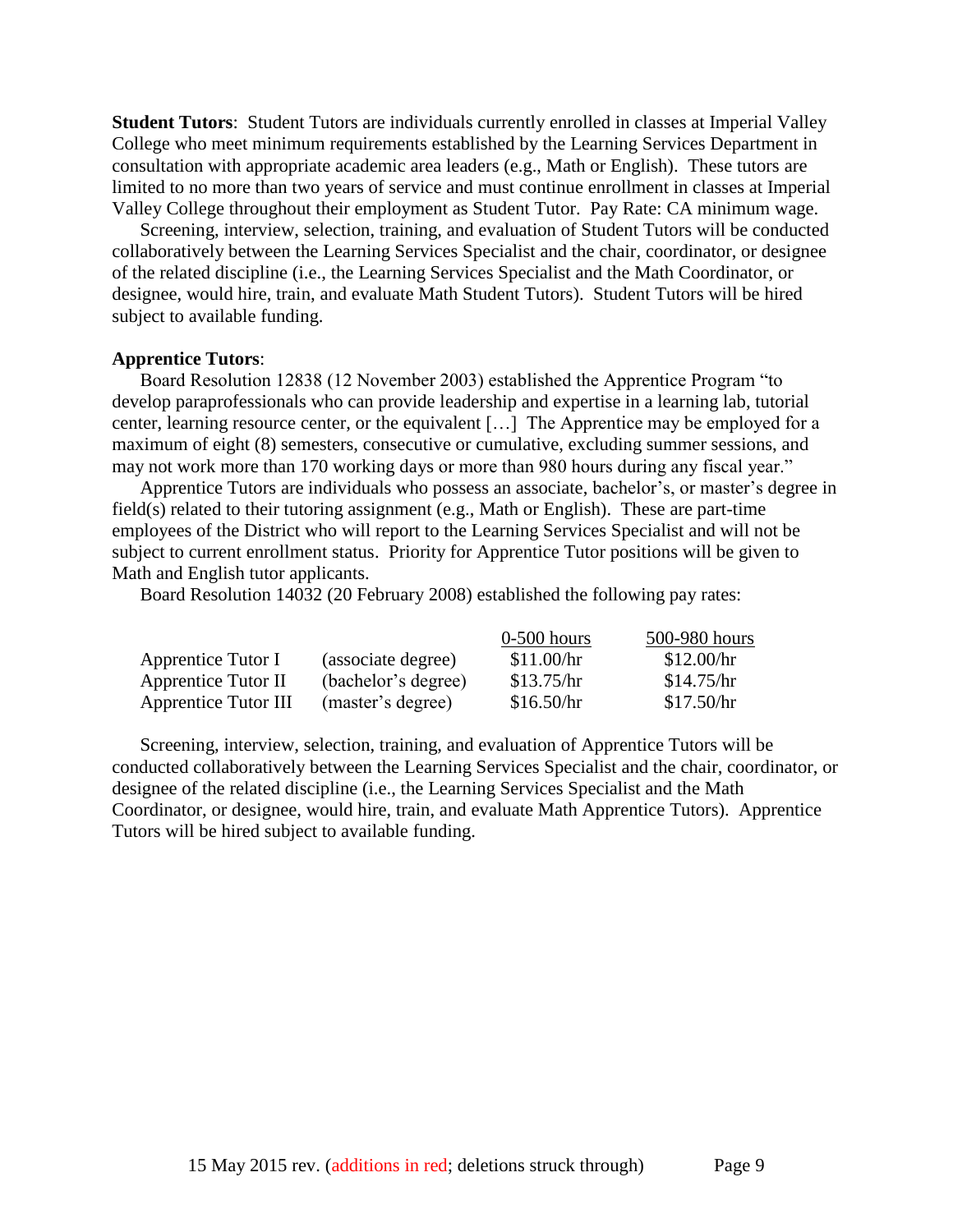Appendix B: Current to Proposed Salary Comparison

| <b>Current Positions</b>                  | 2014-15<br>Salaries | 2015-16<br>Salaries | <b>Proposed Positions</b>                  |
|-------------------------------------------|---------------------|---------------------|--------------------------------------------|
| Reading/Writing Lab                       | A/13                | A/14                | <b>Learning Services</b><br>A/15           |
| Tutorial Specialist <sup>1</sup>          |                     |                     | Specialist                                 |
| Math Lab Tutorial Specialist <sup>2</sup> |                     |                     | Math Lab Tutorial Specialist <sup>2</sup>  |
| Math Lab                                  |                     |                     |                                            |
| Instructional                             | Range 24            |                     | Microcomputer Lab<br>Range 12              |
| Specialist                                | Step 0              | Y-rated             | \$29,844-\$59,076<br>Assistant             |
| Math Lab                                  | Range 10            | Range 10            |                                            |
| Instructional                             | Step 3              | Step 4              |                                            |
| Assistant (part-time)                     | (58%)               | (58%)               |                                            |
| Language Lab                              | Range 17            |                     | Microcomputer Lab<br>Range 12              |
| Coordinator                               | Step 0              | Y-rated             | \$29,844-\$59,076<br>Assistant             |
| Reading/Writing Lab                       | Range 17            |                     | Range 12<br>Microcomputer Lab              |
| Coordinator                               | Step 0              | Y-rated             | \$29,844-\$59,076<br>Assistant             |
| <b>Learning Support</b>                   | Range 17            |                     |                                            |
| <b>Services Coordinator</b>               | Step 0              | Y-rated             |                                            |
| Staff Secretary II <sup>3</sup>           | Range 12            | Range 12            | <b>Staff Secretary II</b><br>Range 12      |
|                                           | Step 5              | Step 5              | Step 5 (longevity?)                        |
| Microcomputer Lab                         | Range 12            |                     | Microcomputer Lab                          |
| Assistant <sup>4</sup>                    | Step 0              | Y-rated             | Assistant<br>Y-rated                       |
|                                           |                     |                     |                                            |
| <b>Annual Totals</b>                      | \$403,138           | \$423,840           | <b>Annual Range</b><br>\$227,513-\$335,832 |

This reorganization plan could lead to a potential savings of at least \$88,000. Depending on the timing of reductions in force, savings during FY 2015-16 could be used to cover some or all of the construction and installation costs for Phases 3 & 4.

## Notes:

- 1 The Reading/Writing Lab Tutorial Specialist meets the minimum qualifications (2014) for the proposed Learning Services Specialist position.
- 2 The Math Lab Tutorial Specialist position is funded categorically through the Basic Skills Initiative and could continue so long as categorical funding continues.
- 3 One of the Staff Secretary II positions in the Arts, Letters, & Learning Services Division office would shift to the 2600 bldg. to support the new Learning Services Department. This employee would provide assistance to the division office when appropriate.
- 4 The Microcomputer Lab Assistant currently working in the Library would continue as a Microcomputer Lab Assistant in the proposed, reorganized Learning Services Department.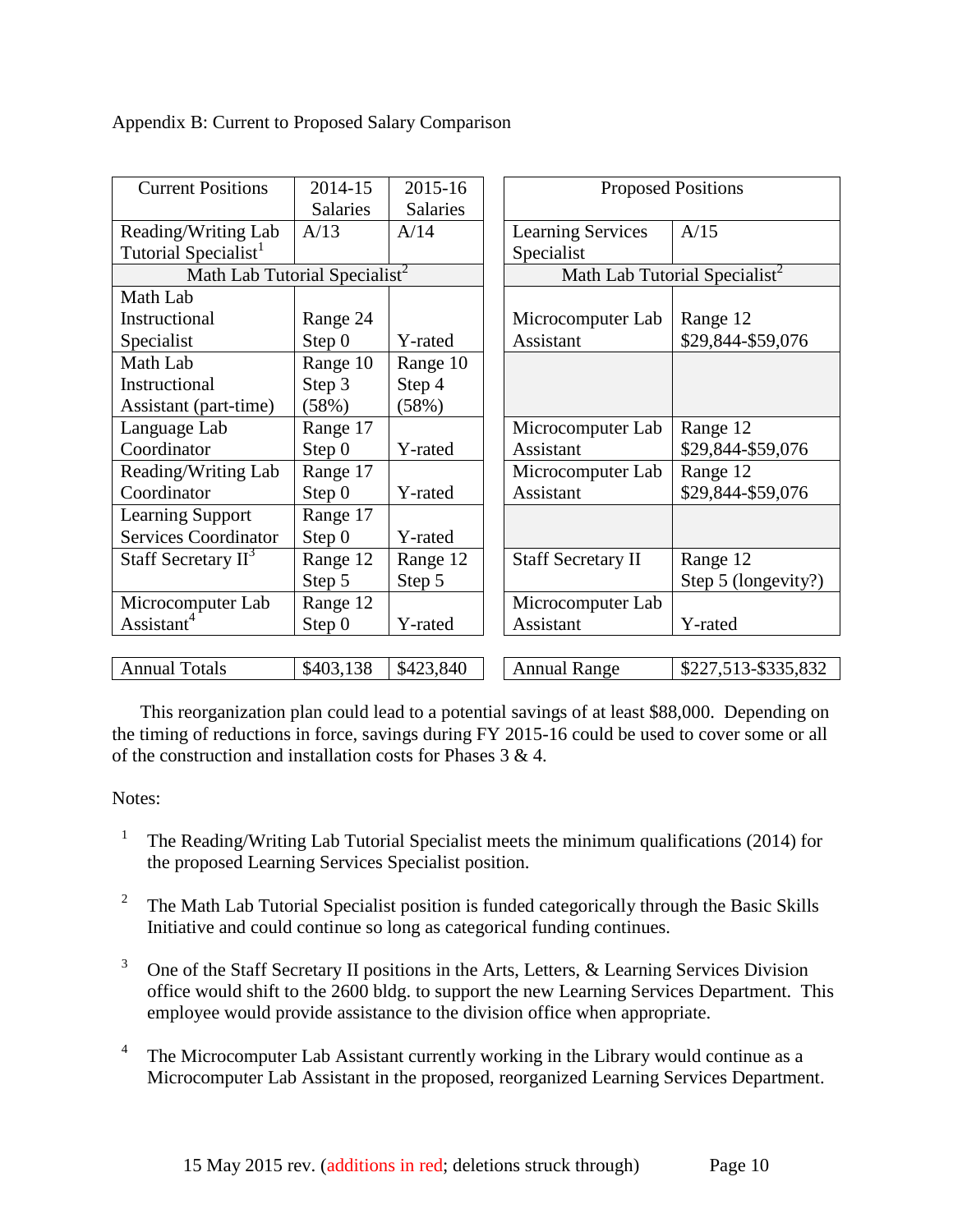Exhibit C1: Floor Plan for 2600 bldg. (Current and Proposed)

|                      | 2000 DRg. Layout (Current) (171 computers) |                |                 |                |                    |
|----------------------|--------------------------------------------|----------------|-----------------|----------------|--------------------|
| 2609                 | 2608                                       |                |                 |                | 2603               |
| Language             | Language                                   |                | Server          | Office         | <b>Writing Lab</b> |
| Lab                  | Lab                                        |                | Room            | 2604           | (28)               |
| (36)                 | (32)                                       | Office<br>2607 | Storage<br>2606 | Office<br>2605 |                    |
| 2610                 |                                            |                | Lobby           |                | 2602               |
| Business, Math, &    |                                            |                |                 |                | Reading Lab        |
| Psychology Lab       |                                            |                |                 |                | (41)               |
| (statistics program) |                                            | Office         |                 | Office         |                    |
| (34)                 |                                            | 2611           |                 | 2601           |                    |
|                      |                                            |                |                 |                |                    |

**2600 Bldg. Layout (Current)** (*171 computers*)

\* *Not to Scale*.

|                 | One-Stop Tutting Center (Froposed) (117 computers) |        |         |        |                         |
|-----------------|----------------------------------------------------|--------|---------|--------|-------------------------|
| 2609            | 2608                                               |        |         |        | 2603                    |
| Teaching/       | Language                                           |        | Server  | Office | <b>English Tutoring</b> |
| <b>Training</b> | Tutoring                                           |        | Room    | 2604   | (Reading $\&$           |
| Lab             | (Spanish,                                          |        |         |        | Writing)                |
| (20)            | French, &                                          | Office | Storage | Office | (28)                    |
| <b>Study</b>    | ESL)                                               | 2607   | 2606    | 2605   |                         |
| <b>Rooms</b>    | (28)                                               |        |         |        |                         |
| 2610            |                                                    |        | Lobby   |        | 2602                    |
|                 | General Tutoring and                               |        |         |        | Math Tutoring           |
| Study Area      |                                                    |        |         |        | (41)                    |
|                 |                                                    |        |         |        |                         |
|                 |                                                    |        |         |        |                         |
| Study           | Study                                              | Study  |         | Office |                         |
| Room?           | Room?                                              | Room?  |         | 2601   |                         |

## **One-Stop Tutoring Center (Proposed)** (*117 computers*)

\* *Not to Scale*.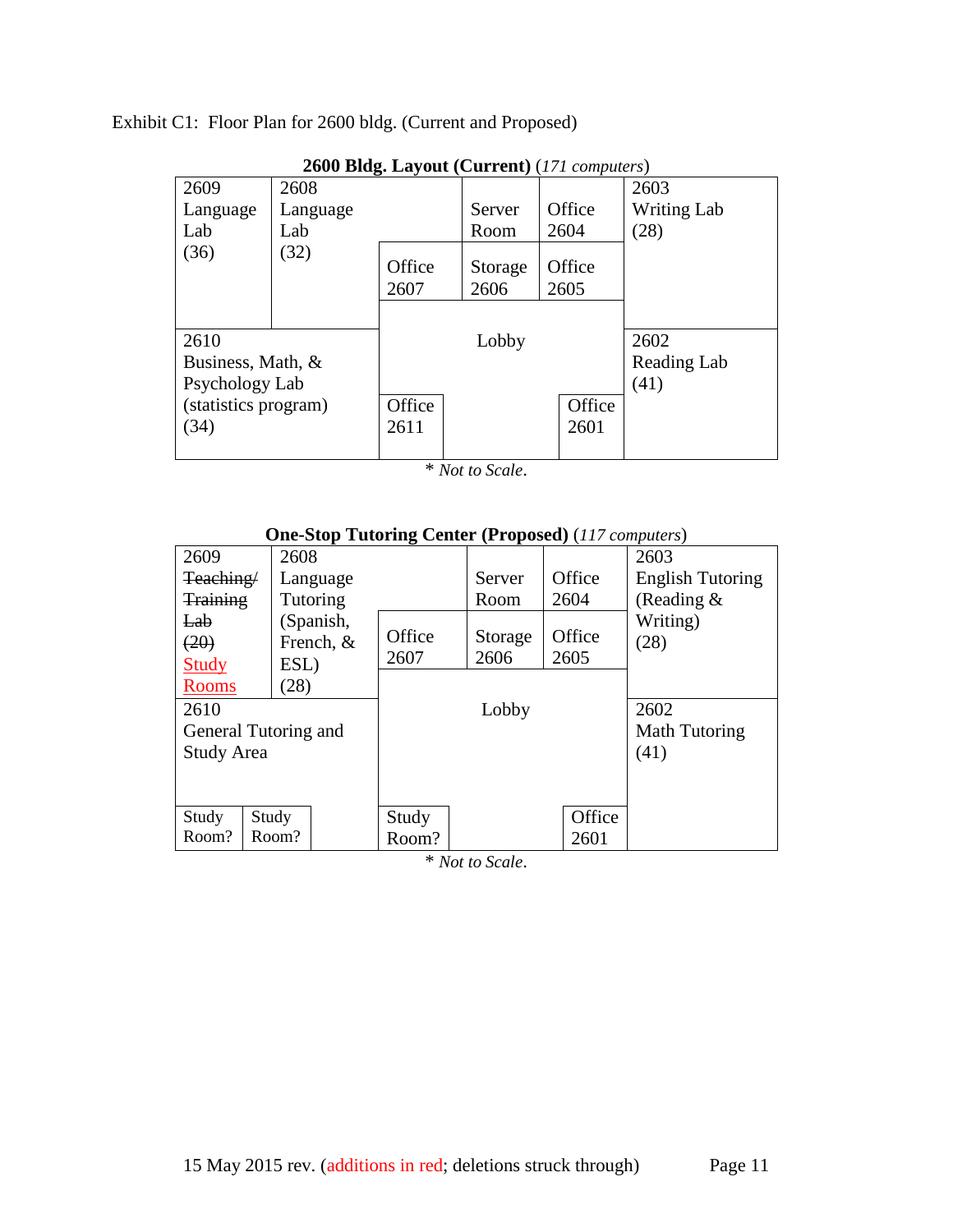## Exhibit C2: Floor Plan for 2500 bldg. (Current and Proposed)



#### **2500 Bldg. Layout (Current)** (*48 computers*)

\* *Not to Scale*.



\* *Not to Scale*.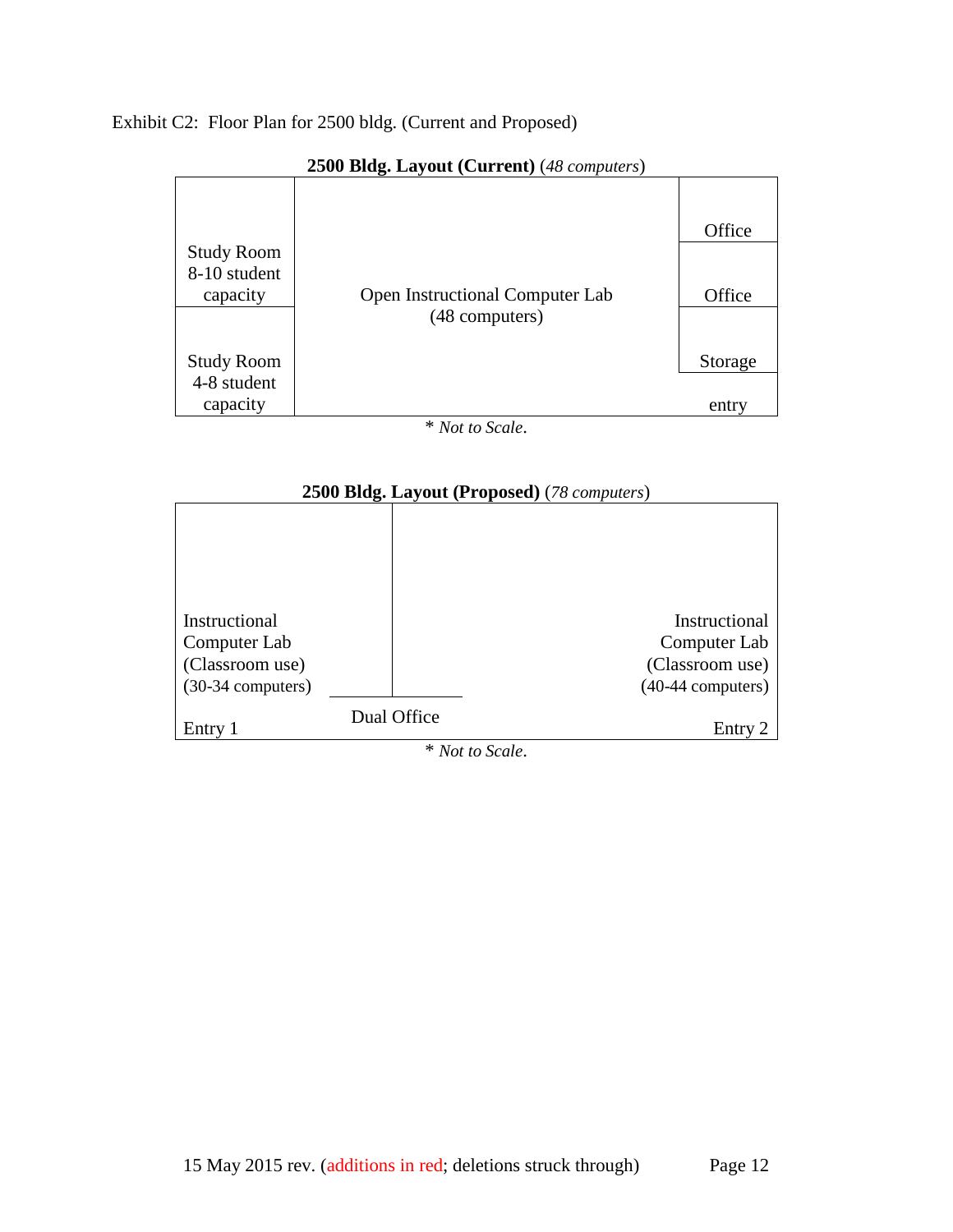## Exhibit D: Proposed Position: Learning Services Specialist (194-day faculty position)

Basic Function: Under the supervision of the area Administrator, develop, implement, manage, and evaluate effective learning assistance programs offered throughout the College; in collaboration with the appropriate academic area leaders, interview, hire, train and supervise all tutors in the department; provide on-going professional development for tutors; oversee work schedules for all tutors; integrate new materials and resources into the instructional computer labs; oversee classified personnel and student workers in the department to maintain continuity; prepare financial, statistical and program review reports and other documents as assigned.

Representative Duties:

- Supervise the day-to-day operations and maintenance of the Learning Services Labs; assure availability of necessary materials and maintain an appropriate learning environment; establish and monitor lab schedules to optimize tutor availability and student participation.
- Recruit, screen, select, train, assign, evaluate, discipline, schedule, promote and terminate tutors; verify employment eligibility as required by federal and State laws and check with applicant references; train and supervise work study students assigned to the Tutoring Center (Bldg. 2600); prepare and submit Apprentice tutor payroll information to the Human Resources Office; determine tutor pay range assignments and pay adjustments.
- Address problem situations concerning the tutors and their interaction and effectiveness in dealing with students.
- Meet and confer with department chairs/coordinators and department faculty to establish and implement program standards, policies and procedures; coordinate with departments and programs such as DSP&S and EOPS to meet tutoring needs.
- Prepare and maintain records of student lab usage; operate a computer to input and tabulate attendance for various reports.
- Develop program review documentation for the Learning Services Department; prepare and maintain the department budget; process time sheets; analyze budget and make recommendations.
- Participate in the review, selection, and adaptation of instructional materials for the lab.
- Coordinate supportive/assistive learning and tutoring services to individual students and to campus-wide programs and activities including the LRNA 800 non-credit Supervised Tutoring and the support of the student learning outcomes (SLOs).
- Promote Learning Services programs and services throughout the College; participate collegially in the campus-wide development of effective learning assistance programs; receive requests for special reports, tabulate needed results, and respond to survey requests from other educational institutions.
- Coordinate workshops to assist students in developing study skills and other areas which facilitate student success such as reading, English composition, and basic mathematics; coordinate conversation sessions for ESL students.
- Coordinate test proctoring with students and instructors.
- Serve on departmental/college committees.
- Perform other tasks as assigned.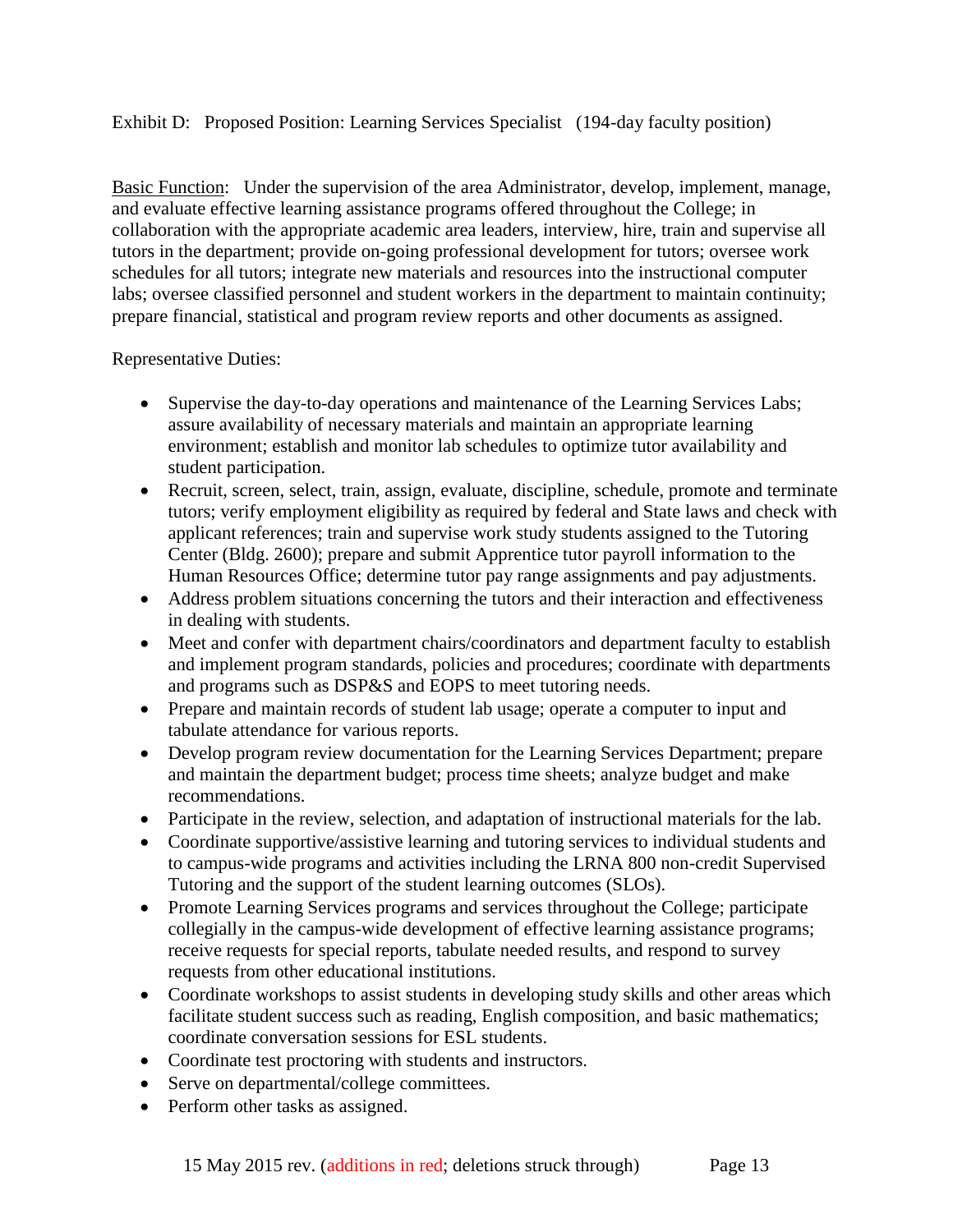## Knowledge and Abilities:

Knowledge of  $-$ 

- Effective academic support programs and retention strategies at the college level.
- Learning theories, study skills, tutoring practices, and instructional practices aimed at student success.
- Supervisory/administrative experience.
- Computer-assisted instruction.

Ability to  $-$ 

- Perform basic computer skills to conduct research and generate reports.
- Communicate effectively and work with a diverse student and faculty population.

## Minimum Qualifications:

- 1. Must meet one of the following qualifications (a) or (b):
	- (a) Possess a master's degree in any master's degree level discipline in which learning assistance or tutoring is provided at the college; -or-
	- (b) Possess a Master's degree in education, educational psychology, or instructional psychology, or other master's degree with emphasis in adult learning theory. -and-
- 2. Demonstrate sensitivity to and ability to work with diverse academic, socio-economic, cultural, and ethnic backgrounds of community college students, including those with disabilities. (AB 1725, 87360a).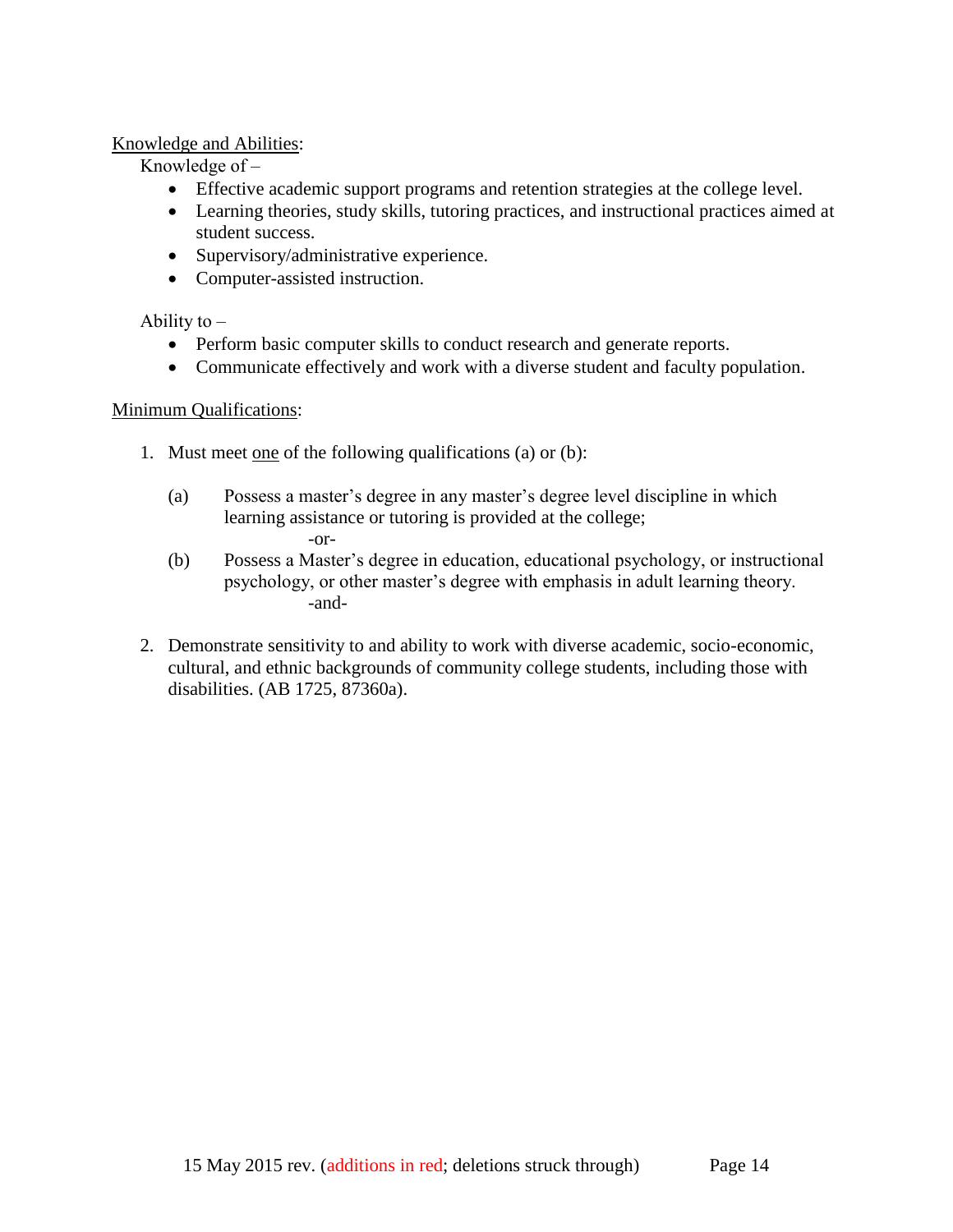## Exhibit E.1: Proposed Position Description for Apprentice Tutor

Basic Function: Under the direction of the Dean of Arts, Letters, & Learning Services Division and the Learning Services Specialist, the apprentice tutor provides individual and small group tutoring to IVC students as well as workshops on select topics. The apprentice tutor assists students in improving academic achievement by identifying learning problems, working on study skills, and guiding students through the learning process at any stage as an academic coach.

### Representative Duties:

- 1. Provide academic support in the form of one-on-one tutoring, small group tutoring, and select workshops to current students enrolled at Imperial Valley College.
- 2. Assist students with various academic tasks utilizing a variety of techniques.
- 3. Participate in appropriate training and instructional materials to improve tutoring skills.
- 4. Work with students to develop a tutoring plan that fits the student's individual needs.
- 5. Prepare tutoring sessions to ensure the student's academic development and to promote the student as an independent learner.
- 6. Assess the student's progress through the session and make suggestions for further steps.
- 7. Complete reports to the individual instructors and/or to the Learning Services Specialist.

### Minimum Qualifications:

- 1. An associate degree from an accredited institution in a discipline related to the assigned area (Math, English, or Spanish). -and-
- 2. Ability to establish and maintain effective working relationships with students, faculty, and staff.
	- -and-
- 3. Excellent oral and written communication skills. -and-
- 4. Sensitivity to students of various academic, socioeconomic, cultural, religious, disability, and ethnic backgrounds.

### Application Materials:

- 1. Resume
- 2. Completed District Application
- 3. Unofficial transcripts (official transcripts upon hire) Note: *Foreign transcripts and degrees must include an evaluation by a United States clearing house*.
- 4. Copy of Credential/Certificate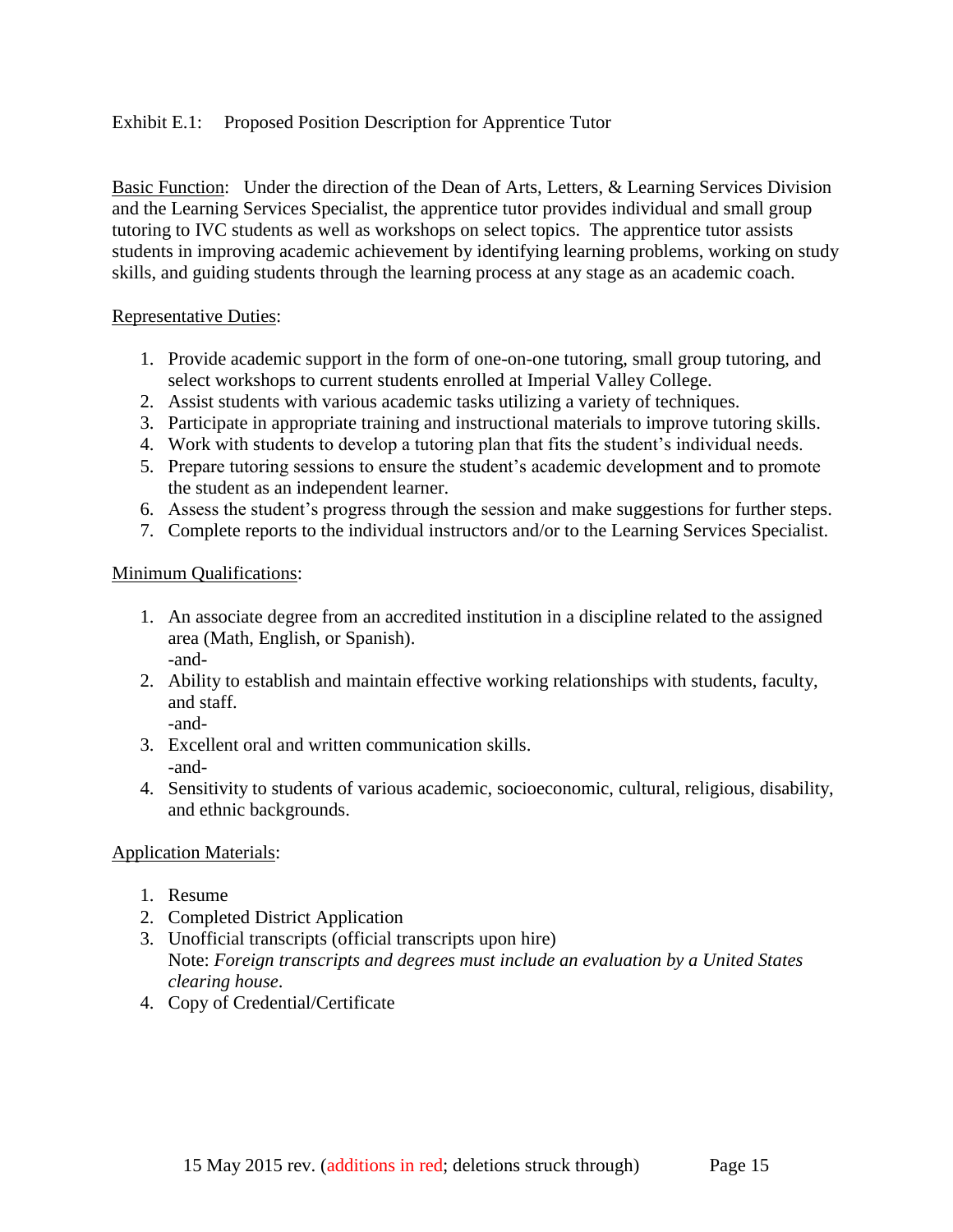## Exhibit E.2: Proposed Position Description for Student Tutor

Basic Function: Under the direction of the Dean of Arts, Letters, & Learning Services Division and the Learning Services Specialist, the student tutor provides individual and small group tutoring to IVC students. The tutor assists students in improving academic achievement by identifying learning problems, working on study skills, and guiding students through the learning process at any stage as an academic coach and peer mentor.

### Representative Duties:

- 1. Provide academic support in the form of one-on-one or small group tutoring to current students enrolled at Imperial Valley College.
- 2. Assist students with various academic tasks utilizing a variety of techniques.
- 3. Participate in appropriate training and instructional materials to improve tutoring skills.
- 4. Prepare tutoring sessions to ensure the student's academic development and to promote the student as an independent learner.
- 5. Assess the student's progress through the session and make suggestions for further steps.
- 6. Complete reports to the individual instructors and/or to the Learning Services Specialist.

## Minimum Qualifications:

- 1. A high school diploma or equivalent and a B or higher in ENGL 110, Composition and Reading, for writing tutors or a B or higher in MATH 192, Calculus I, for math tutors. -and-
- 2. Ability to establish and maintain effective working relationships with students, faculty, and staff.

-and-

- 3. Strong oral and written communication skills. -and-
- 4. Sensitivity to students of various academic, socioeconomic, cultural, religious, disability, and ethnic backgrounds.

### Application Materials:

- 1. Resume
- 2. Completed District Application
- 3. Unofficial transcripts
- 4. Letter of recommendation from an IVC instructor in the area (Math or English) for which the student is applying.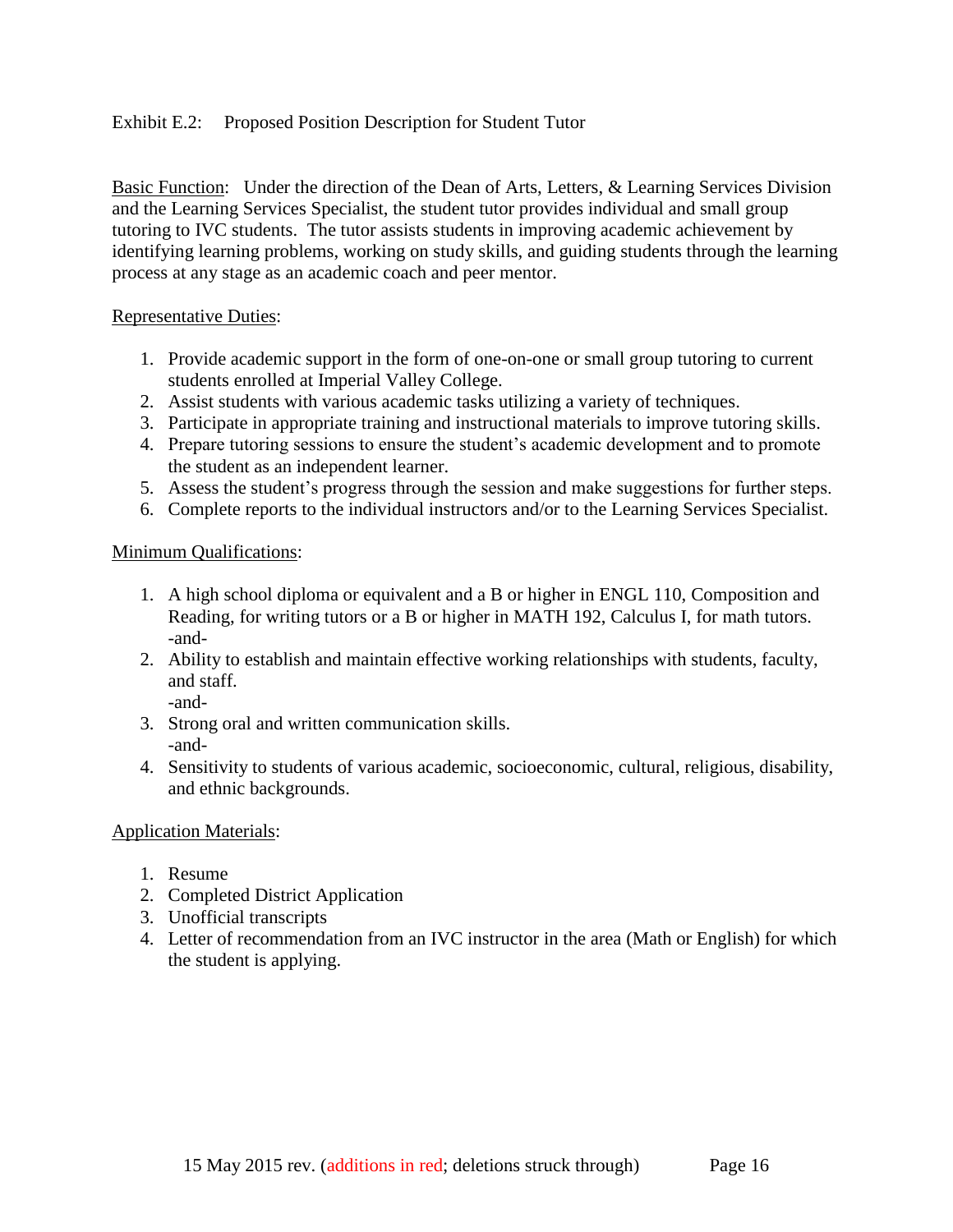### Exhibit F: Current Position: Microcomputer Lab Assistant (March 1999)

Basic Function: Under direction of an assigned supervisor, maintain an instructional *computer* laboratory in which instruction is facilitated by the use of microcomputers and peripheral computer equipment; assist lab users with equipment operation, *and* application software and specified academics subjects; maintain the lab in a clean and orderly condition which supports the instructional program and promotes learning.

Distinguishing Characteristics: Microcomputer Lab Assistants provide assistance to students in a specified subject matter, and in addition, are assigned to a lab in which microcomputers and peripheral equipment are used as an instructional tool. Incumbents maintain and oversee the use of computer hardware and install software in support of the instructional program. An Instructional Lab Assistant provides instructional assistance to students in a specified subject matter such as reading, writing, foreign language or other designated academic area. Incumbents assemble, copy, and distribute instructional materials, answer questions from students, and explain laboratory policies and procedures.

#### Representative Duties:

- Maintain an instructional laboratory in which microcomputers and peripheral computer equipment facilitate the learning process; respond to student questions regarding the assigned academic subject area.
- Prepare the lab for use by turning equipment on and checking to assure proper working condition; assure student files are in order; back up data and copy files and cassettes; assure tapes, books, materials and other items are available for faculty and student use.
- Operate, demonstrate and assist students in the operation of microcomputers, printers and other lab equipment; provide assistance in recovering files; train students in the use of the various programs and the Internet.
- Perform routine preventative maintenance duties and troubleshoot equipment malfunctions; identify and report equipment that needs repair; run virus scans and take appropriate corrective action.
- Prepare and maintain written rules, procedures and instructions concerning the use of the lab and lab equipment; assist faculty in orienting students to the lab as requested.
- Catalog tapes, books, computer programs and other instructional lab materials; issue materials and assure their return; inventory materials periodically.
- Maintain records of student lab use and prepare reports for instructors as requested; maintain sign-in records and tabulate time spent in the lab; prepare lists and report of student enrollment, progress and activities for faculty and administrative offices; enroll students in classes and labs as assigned.
- Maintain a clean and orderly laboratory environment and provide for appropriate lab security.
- Train and provide work direction to students workers.
- Perform related duties as assigned.

#### Knowledge and Abilities:

Knowledge of  $-$ 

- Operation of microcomputers and related peripheral equipment.
- **•** Instructional methods used in a specified academic subject area.
- Operating procedures and practices appropriate to an instructional computer laboratory.
- Oral and written communication skills.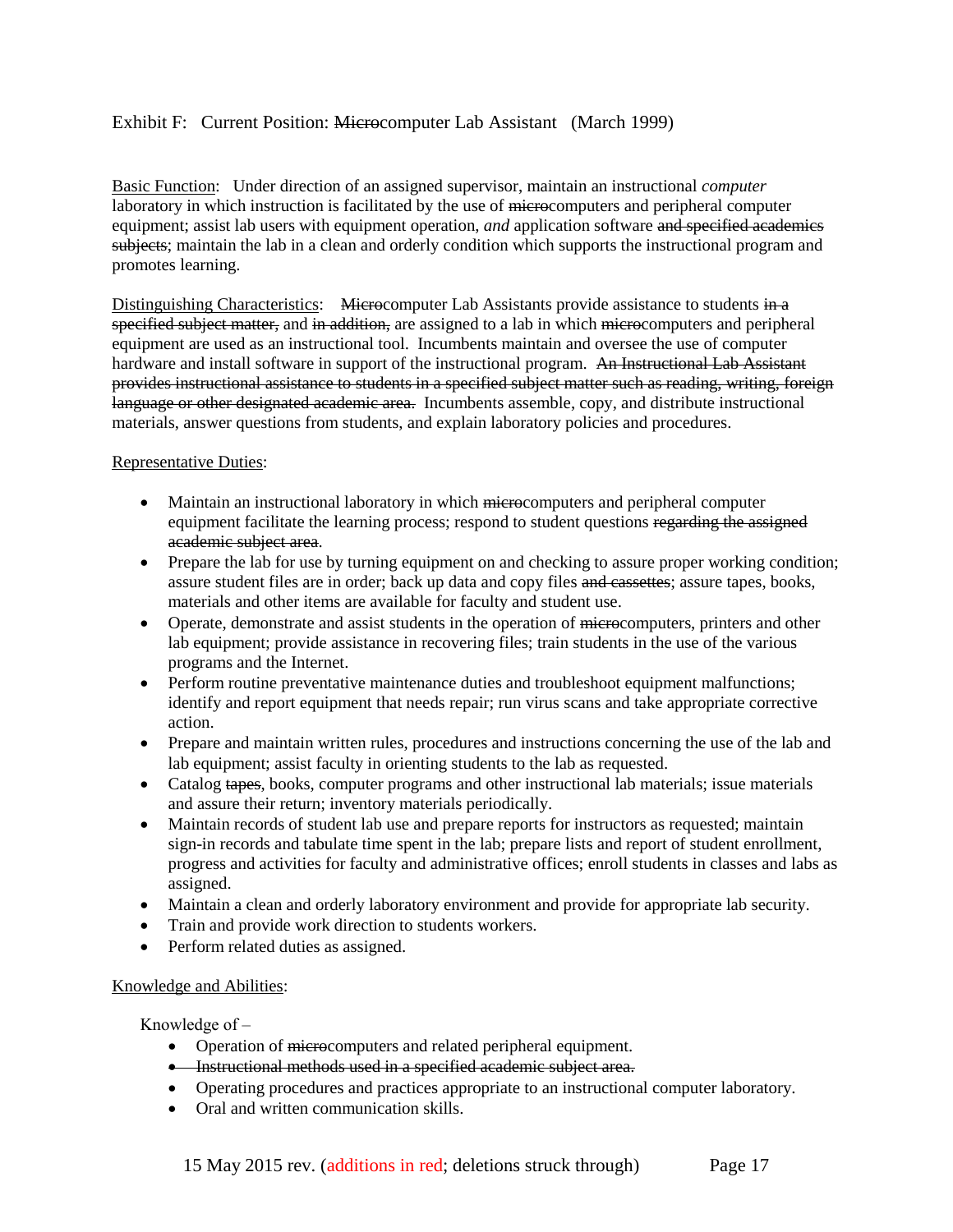- Interpersonal skills using tact, patience, and courtesy.
- Instructional methods used to assist students in the use of microcomputers and applications software such as, but not limited to, the following:

| WebStar                    | Black |
|----------------------------|-------|
| Microsoft Word             | Excel |
| <b>Focus on Grammar</b>    | MyS   |
| My ELT                     | Aplia |
| My English Lab             | Math  |
| <b>Burlington English</b>  | Imagi |
| <b>Pronunciation Power</b> | MyS   |
| <b>Skills for Success</b>  | Engra |
|                            |       |

Blackboard **My Skills Tutor** Aplia Math XL Imagina **My Spanish Lab** Engrade

- Record keeping techniques.
- Principles of training and work direction.

Abilities to  $-$ 

- Operate computers, printers, and other computer peripheral equipment used to facilitate learning in an instructional lab environment.
- Install software including upgrades and enhancements.
- Maintain, adjust and troubleshoot malfunctioning microcomputer equipment.
- Assist students and provide instruction in the use of microcomputer equipment in an instructional lab environment.
- Interact with instructors and students to promote an effective learning environment.
- Organize and oversee computer laboratory operations.
- Respond to student questions regarding a specific academic subject area.
- Work cooperatively with others.
- Understand and follow oral and written directions.
- Maintain the microcomputer lab in a clean and orderly condition.
- Communicate effectively both orally and in writing.

Education and Experience: Any combination equivalent to: graduation from high school including or supplemented by coursework in a specific subject area and one year of experience operating computers in an instructional environment.

Working Conditions: Duties are primarily performed in an instructional laboratory environment. Incumbents are subject to noise from equipment operation.

Physical Demands: Must see clearly to operate or transport equipment and assist students, speak clearly and distinctly to provide information to students and staff, hear and understand voices over telephone and in person, sit or stand for long periods of time, walk and move equipment, use hands and fingers to handle or manipulate assigned equipment, reach with hands and arms, move among students in the laboratory, move and transport instructional materials and equipment weighing up to 25 pounds.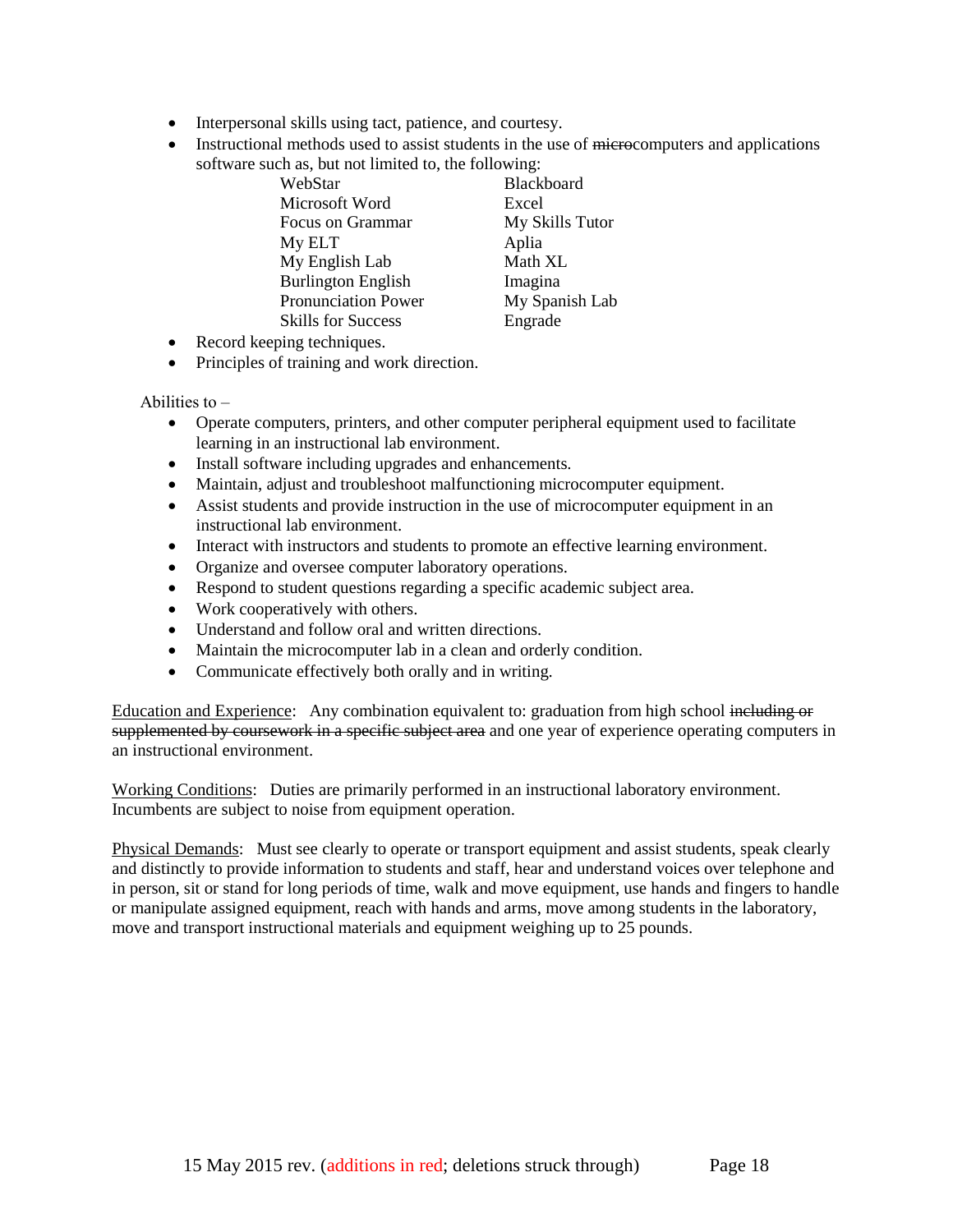### Exhibit G: Current Position: Reading/Writing Lab Tutorial Specialist

Basic Function: Under the direction of the Dean of Technology/Learning Services and in conjunction with the Reading Facilitator, the Writing Facilitator and the Reading/Writing Lab Coordinator, develop and maintain a tutor training program for reading, train and supervise all tutors in the Reading/Writing Lab; integrate new materials and resources into the lab; monitor and provide for improvements of Reading/Writing Lab procedures. All of these tasks are done in conjunction with other personnel in the lab to maintain continuity.

#### Representative Duties:

- 1. Develop and maintain a tutor training program for Reading;
- 2. Train new tutors, supervisor all tutors, maintain and enforce lab procedures;
- 3. Responsible for helping tutors upgrade skills as diagnosed on the senior tutor test;
- 4. Tutor students at all levels from ESL through developmental to transfer in the Reading/Writing Lab;
- 5. Assist with lab tutors;
- 6. Work with Reading/Writing Lab Coordinator on the recruiting, hiring, evaluating and termination of tutors;
- 7. Assist in the arrangement, organization and planning of staff and/or tutor meetings;
- 8. Integrate new reading and writing materials and resources into the lab; assist in evaluating the effectiveness of materials, resources and procedures in conjunction with the Reading and Writing Facilitators;
- 9. Produce an informative newsletter, as needed, for the campus community;
- 10. Evaluate performance of all tutors at least once every semester, in conjunction with the Reading/Writing Lab Coordinator;
- 11. Oversee and coordinate student evaluations of lab materials, as needed;
- 12. Monitor and provide for improvements of Reading/Writing Lab procedures in conjunction with other staff;
- 13. Serve as resource person for the lab in charge of maintaining and updating all reading and writing resources.
- 14. Perform related duties as required.
- 15. Demonstrate sensitivity to and understanding of diverse academic, socioeconomic, cultural, disability and ethnic backgrounds of community college students (AB 1725, 87360a).

#### Minimum Qualifications**:**

- 1. Must meet one of the following qualifications under (a) through (e):
	- (a) Possess a valid Lifetime California Community College Credential that permits full-time service as an Instructor of Reading; -or-
	- (b) Possess a Master's degree, from an accredited institution, in education with a specialization in reading or teaching reading; -or-
	- (c) Possess a Bachelor's degree, from an accredited institution, in any academic discipline AND twelve semester units of course work in teaching reading AND a Master's degree in English, literature, linguistics, applied linguistics, composition, comparative literature, TESL, or psychology; -or-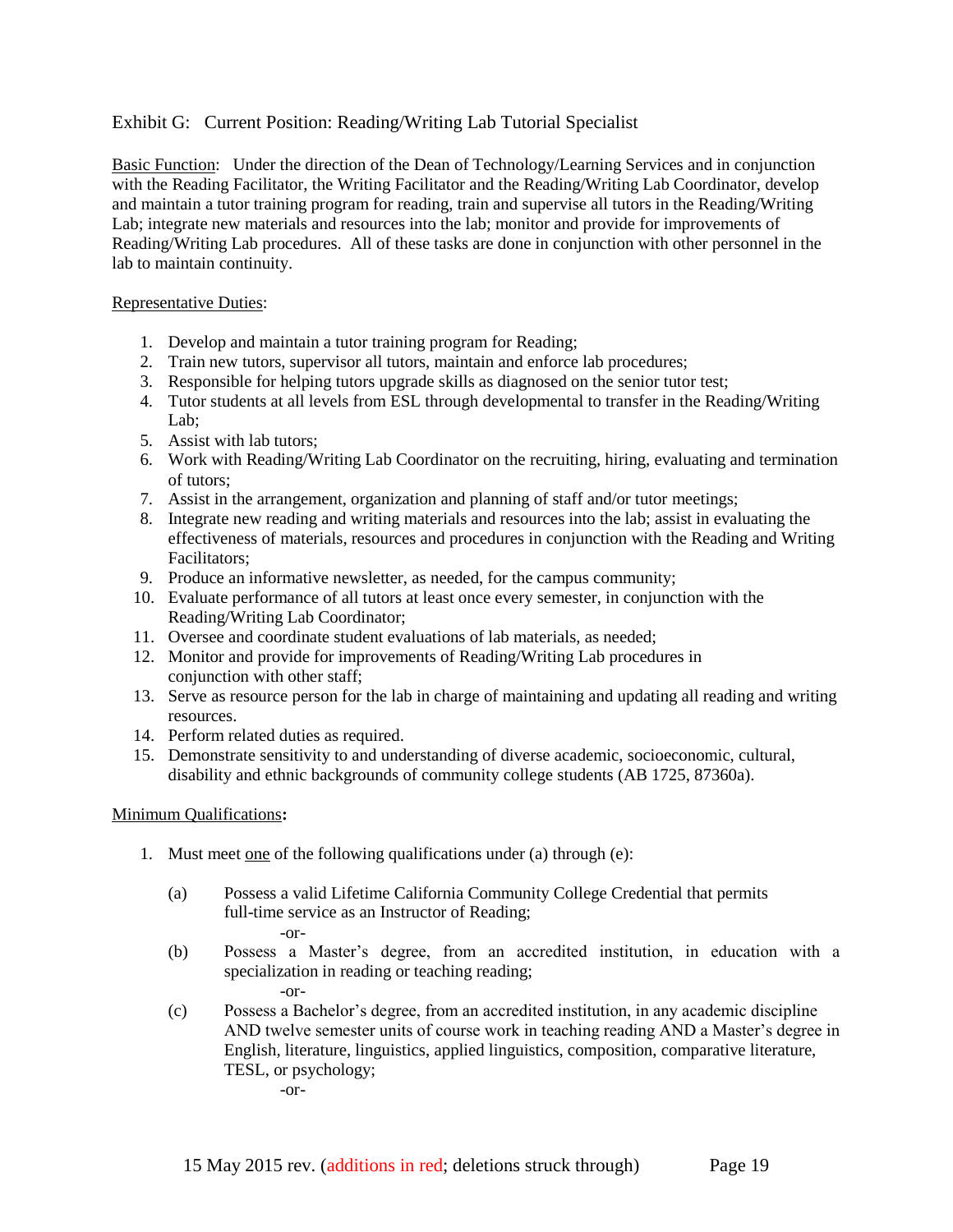(d) Possess a Master's degree, from an accredited institution, in education, educational psychology, or instructional psychology, or other master's degree with emphasis in adult learning theory

-or-

- (e) Possess a combination of education and experience that is at least equivalent to the above. (Applicants requesting equivalency must complete form provided in this application packet and provide support documentation). -and-
- 2. Demonstrate sensitivity to and ability to work with diverse academic, socio-economic, cultural, and ethnic backgrounds of community college students, including those with disabilities. (AB 1725, 87360a).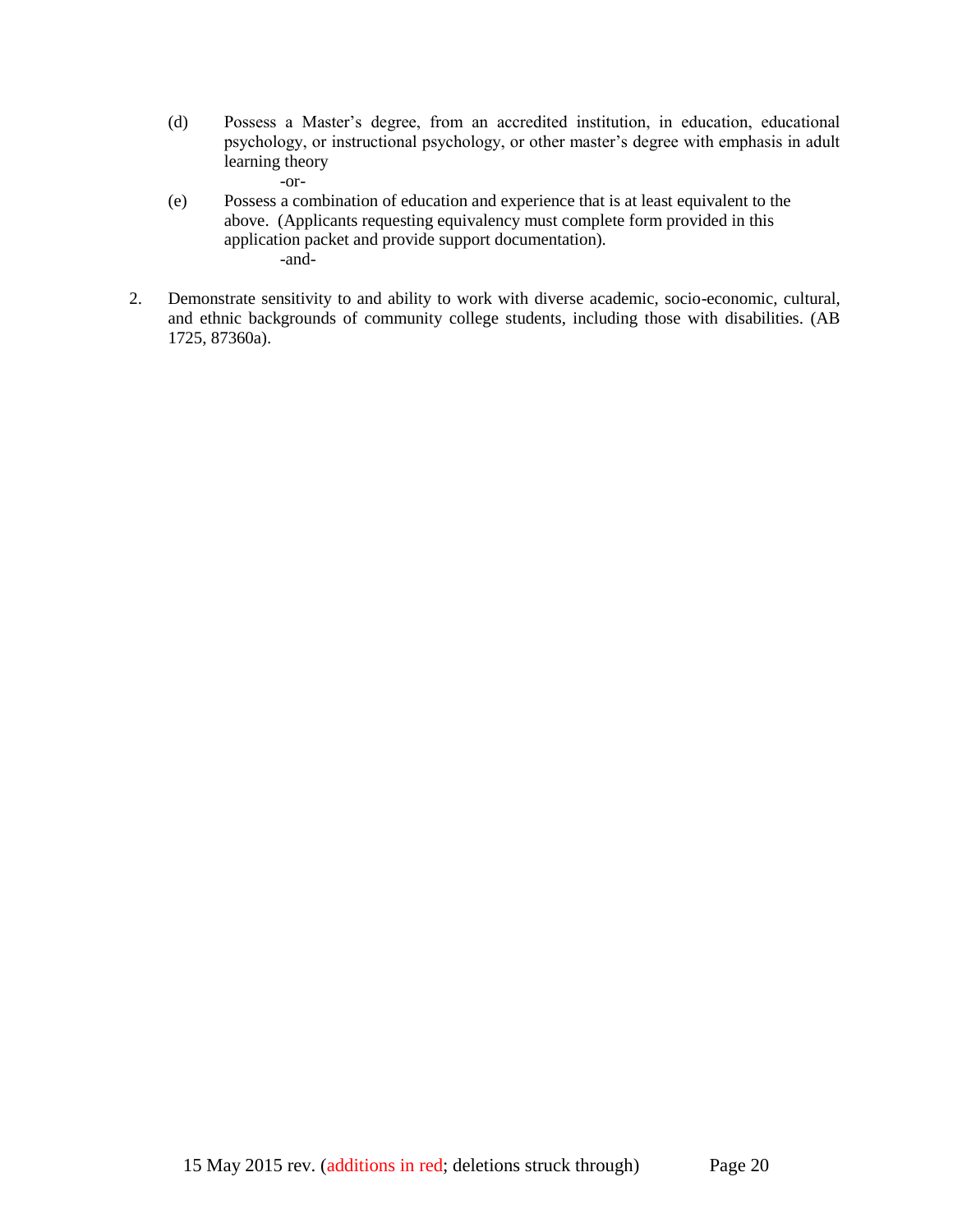### Exhibit H: Current Position: Math Lab Tutorial Specialist (August 2009)

Basic Function: Under the direction of the Science/Math/Engineering Division Chair and in conjunction with the mathematics department faculties and the Math Lab Specialist, this position will develop and maintain a tutor training program for mathematics, train all tutors in the Math Lab, integrate new materials and resources into the lab, monitor and provide for improvements of Math Lab procedures. All of these tasks are done in conjunction with other personnel in the department and the lab to maintain continuity.

#### Representative Duties:

- 1. Develop and maintain a tutor training program for mathematics;
- 2. Train new tutors, supervise all tutors, maintain and enforce lab procedures;
- 3. Responsible for helping tutors upgrade skills;
- 4. Tutor students at all levels from basic mathematics through transfer in the Math Lab;
- 5. Provide on-going mathematics workshops; review session, and math study skills workshops and other workshops as requested by students and/or instructors from the division or other divisions;
- 6. Develop lab component courses (Math 870 and Math 880) and develop weekly lesson plans for Math 870 and 880 classes (accompany lab classes for MATH 70 and MATH 80);
- 7. Gather success rate data for students enrolled in MATH 870, 880, all developmental math classes and students who use the math lab services;
- 8. Assist students using the Math Lab with signing up for LRNA 800 class;
- 9. Produce and distribute informative flyers about upcoming workshops and services available in the Math Lab;
- 10. Work with Math Lab instructional specialist on the recruiting, hiring, evaluating and termination of tutors;
- 11. Assist in the arrangement, organization and planning of staff and/or tutor meetings;
- 12. Integrate new mathematics, statistics and computer science materials and resources into the lab; assist in evaluating the effectiveness of materials, resources and procedures in conjunction with the department faculties and the Math Lab instructional specialist;
- 13. Produce an informative newsletter, as needed, for the campus community;
- 14. Evaluate performance of all tutors at least once every semester;
- 15. Oversee and coordinate student evaluations of lab materials, as needed;
- 16. Monitor and provide for improvements of Math Lab procedures in conjunction with other staff;
- 17. Keep record of students in MATH 870 and 880 classes and share with the instructors as needed;
- 18. Perform related duties as required;
- 19. Demonstrate sensitivity to and understanding of diverse academic, socioeconomic, cultural, disability and ethnic backgrounds of community college students (AB 1725, 87360a).

#### Minimum Qualifications:

- 1. Must meet one of the following qualifications under (a) through (e):
	- (a) Possess a valid Lifetime California Community College Credential that permits full-time service as an Instructor of Mathematics; -or-
	- (b) Possess a Master's degree, from an accredited institution, in education with a specialization in mathematics, applied mathematics or teaching mathematics at the community college;

-or-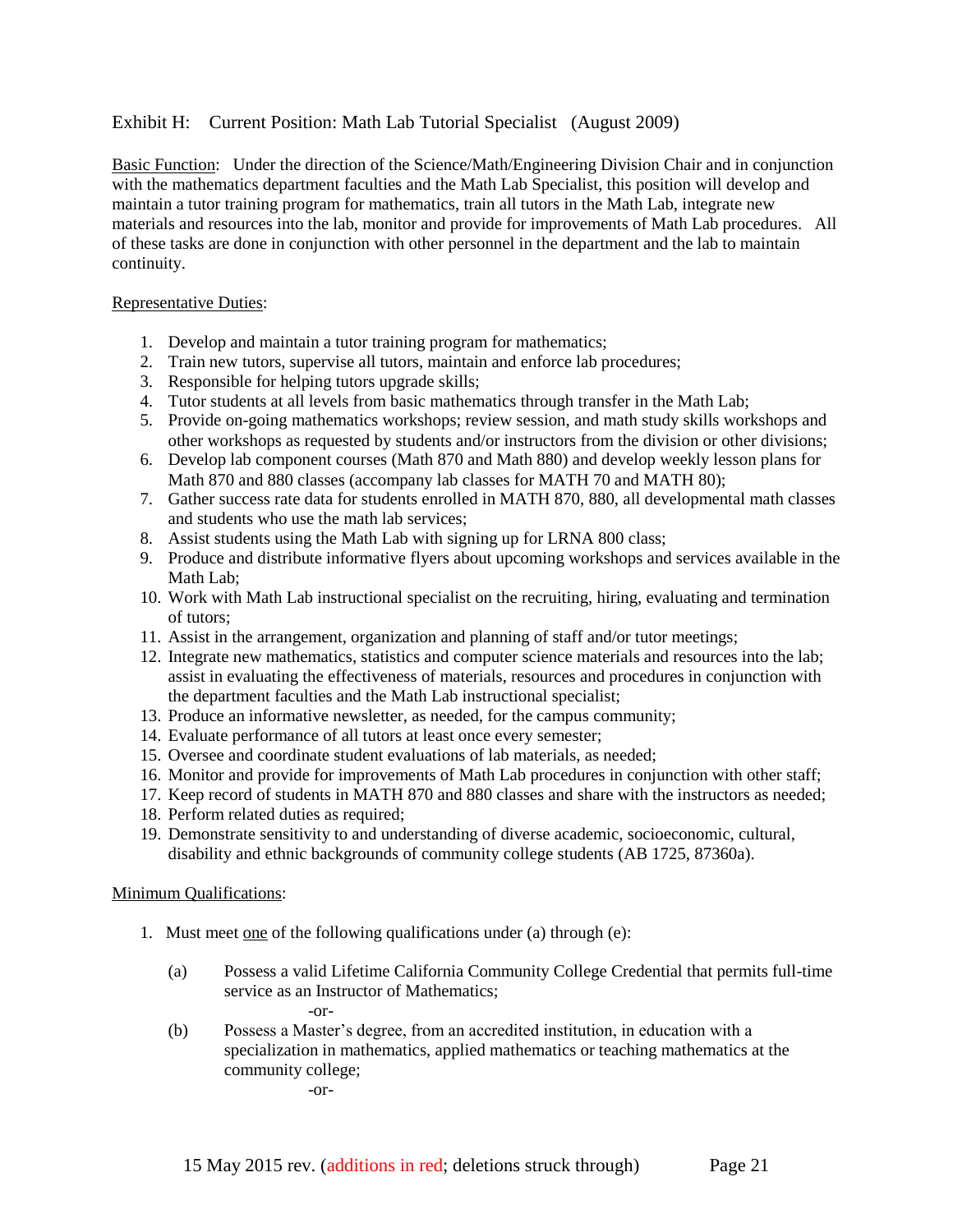- (c) Possess a Bachelor's degree, from an accredited institution, in any academic discipline AND twelve semester units of course work in teaching mathematics AND a Master's degree in mathematics education, physics, or statistics; -or-
- (d) Possess a Bachelor's degree, from an accredited institution, in mathematics, mathematics education, or statistics, AND Master's degree with emphasis in adult learning theory; -or-
- (e) Possess a combination of education and experience that is at least equivalent to the above.

-and-

2. Demonstrate sensitivity to and ability to work with diverse academic, socio-economic, cultural, and ethnic backgrounds of community college students, including those with disabilities. (AB 1725, 87360a).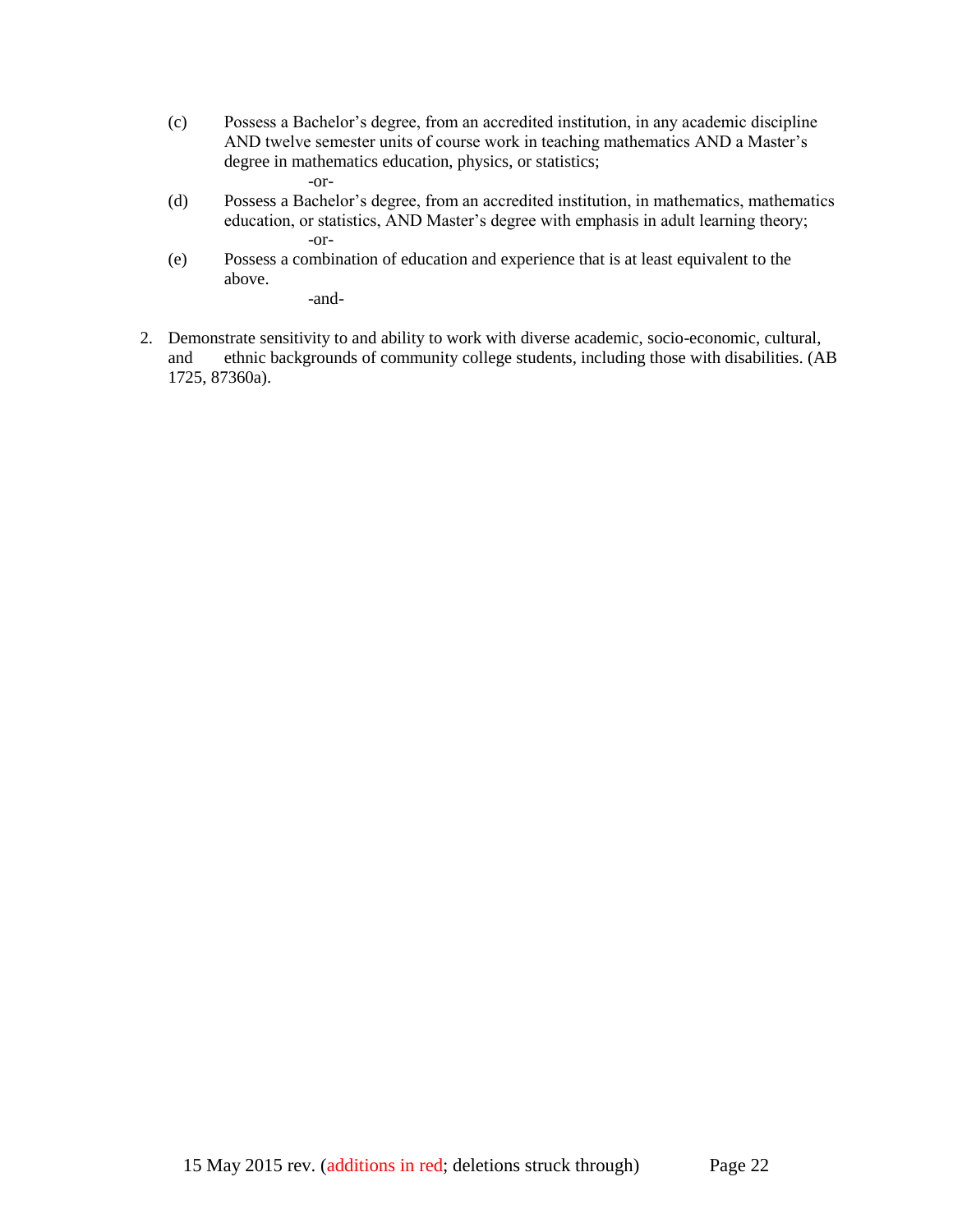### Exhibit I: Current Position: Math Lab Instructional Specialist (May 2002)

Basic Function: Under the direction of the Division Chair for the Division of Science, Mathematics, and Engineering, provide assistance to math students using traditional and computer-assisted mathematics instruction/teaching methods; maintain the math lab in a clean and orderly condition which supports the instructional program and promotes learning.

Representative Duties:

- Assist math students with assignments from both traditional classroom sections and math lab computer-assisted instruction.
- Assist students with various software and hardware related questions.
- Install, configure, and maintain computer application software.
- Determine supplies, materials, and equipment needs for the lab.
- Maintain knowledge of current trends and developments in computer and mathematics fields related to computer-assisted instruction.
- Monitor lab usage and produce lab usage reports on a regular basis.
- Assist the division in the development and implementation of goals, objectives, policies, and priorities for the lab.
- Coordinate repairs and updates with vendors.
- Recruit, select, train, and oversee math lab tutoring personnel.
- Work in conjunction with the Learning Services Specialist in assigning math tutors to math lab.
- Address problem situations concerning the tutors and their interaction and effectiveness in dealing with students.
- Serve on departmental/college committees.
- Maintain competence in field.
- Demonstrate sensitivity to and understanding of diverse academic, socioeconomic, cultural, disability, and ethnic backgrounds of community college students.
- Perform related duties as assigned.

#### Knowledge and Abilities:

Knowledge of  $-$ 

- Lower division mathematics courses.
- Extensive software applications.
- Modern office practices, procedures, and equipment.
- Principles of providing training and work direction.

Ability to  $-$ 

- Communicate effectively both orally and in writing.
- Analyze situations and adopt an effective course of action.
- Organize day-to-day operations of computer labs.
- Read, interpret, and apply rules, regulations, policies, and procedures.
- Meet schedules and deadlines.
- Maintain confidentiality of division records as required.
- Instruct students in the proper usage of computer hardware and software.
- Ensure lab security.

Education and Experience: Bachelor's in Mathematics, Computer Science, or related field and three (3) years' experience operating and maintaining microcomputers, peripheral equipment, and software applications.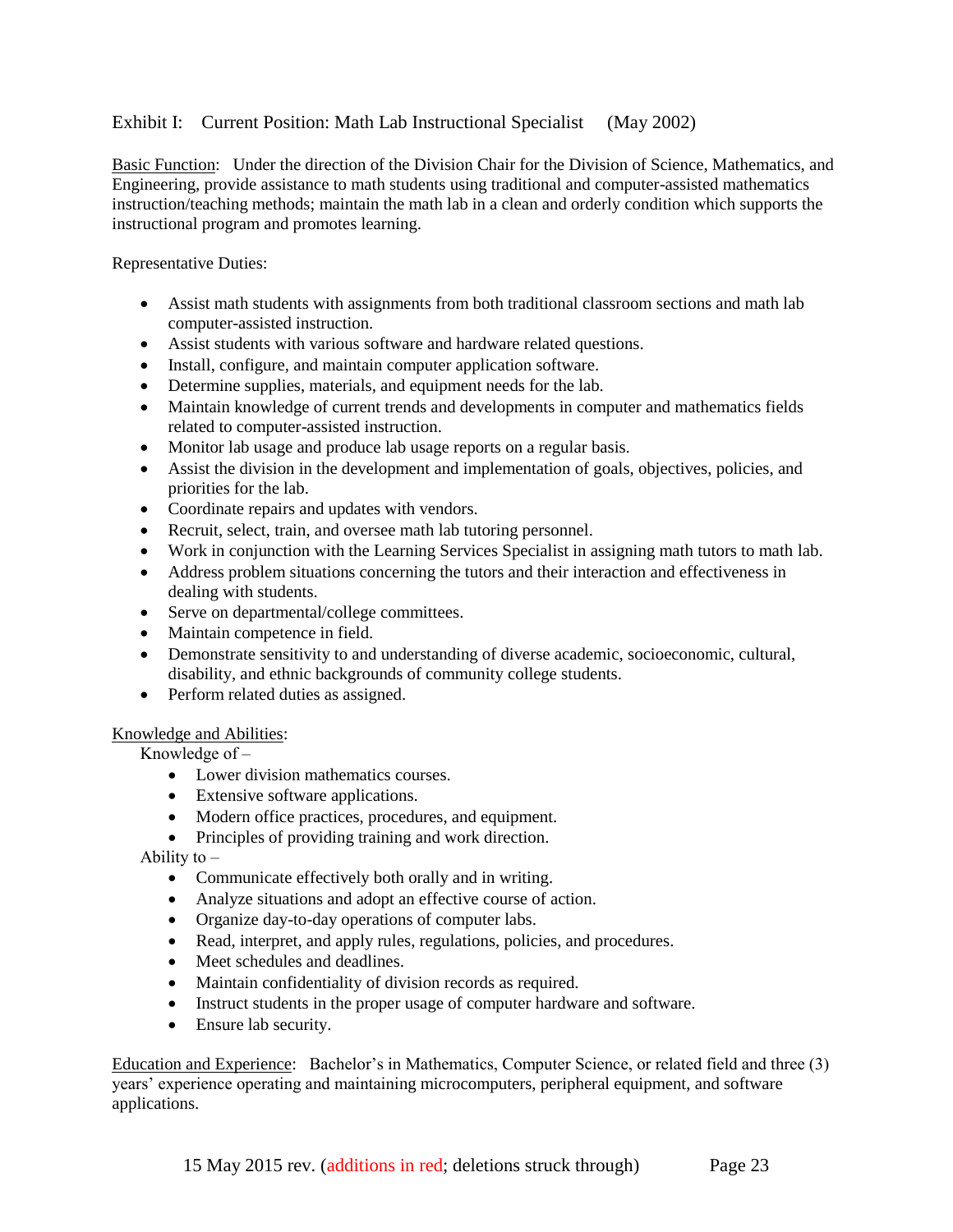Working Conditions: Duties are primarily performed in an instructional laboratory environment. Incumbents are subject to noise from equipment operation.

Physical Demands: Duties require the physical ability to see clearly to operate or transport equipment and assist students, identify and distinguish colors, speak clearly and distinctly to provide information to students and staff, hear and understand voices over telephone and in person, stand for long periods of time, use hands and fingers to manipulate assigned equipment, reach with hands and arms, move among students in the laboratory, move and transport instructional materials and equipment weighing up to 35 pounds.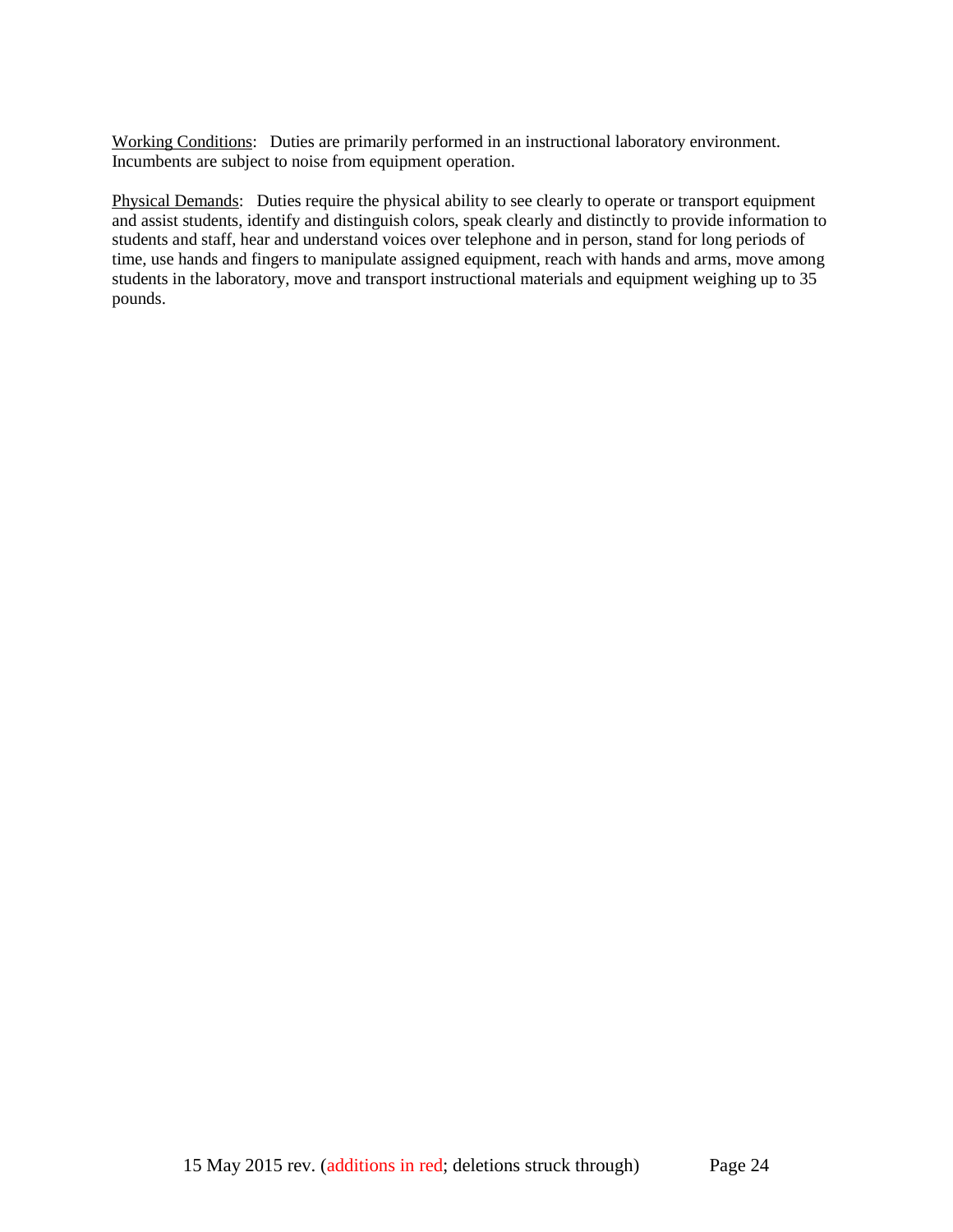## Exhibit J: Current Position: Language Lab Coordinator (May 2002)

Basic Function: Under direction of the Area Administrator or assigned supervisor, plan, coordinate, supervise, and evaluate procedures and activities of the Language Lab; supervise and evaluate the performance of tutors; monitor program budgets and prepare reports; confer with program participants and implement changes as necessary. Supervise the performance of assigned staff.

#### Representative Duties:

- Supervise the day-to-day operations and maintenance of the Language Lab; assure availability of necessary materials and maintain an appropriate learning environment; establish and monitor lab schedules to optimize tutor availability and student participation.
- Recruit, screen, select, train, assign, evaluate, discipline, schedule, promote and terminate tutors; verify employment eligibility as required by federal and State laws and check with applicant references; train and supervise work study students assigned to the Language Lab; prepare and submit Apprentice tutor payroll information to the Human Resources Office; determine tutor pay range assignments and pay adjustments.
- Meet and confer with ESL Coordinator and ESL department faculty; establish and implement program standards, policies and procedures. Provide instruction to faculty on Language Lab software programs.
- Prepare and maintain records of student lab usage; tabulate and report time of students in special programs; operate a computer to input and tabulate attendance for various reports; establish files for individual students.
- Prepare and maintain the Language Lab budget; monitor and verify expenditures; process time sheets; analyze budget and make recommendations.
- Participate in the review, selection, and adaptation of instructional materials for the lab.
- Evaluate tutorial program on a periodic basis; solicit feedback, recommendations and evaluations from faculty members relevant to the program and tutors; propose and implement changes to the program as needed.
- Orient new tutors and work study students concerning policies and procedures. Also, in charge of recruiting, interviewing, and hiring tutors. Moreover, provide instruction to them on Language Lab software programs. In addition, responsible on scheduling, supervising and evaluating tutors and work study students.
- Operate, demonstrate and assure proper operation of lab equipment including computer and printers, tape players, copier and calculator.
- Train and provide work direction and guidance to assigned staff and student assistants. Monitor work methods and progress; assign and review work and participate in the selection of new personnel as assigned.
- Schedule and conduct lab tours and travel to other locations to evaluate lab operations.
- Assist Library personnel as needed.
- Perform related duties as assigned.

#### Knowledge and Abilities:

Knowledge of  $-$ 

- Philosophy and objectives or tutorial services.
- Principles of human relations and behavior.
- Effective instructional methods used to assist students in developing reading and writing skills.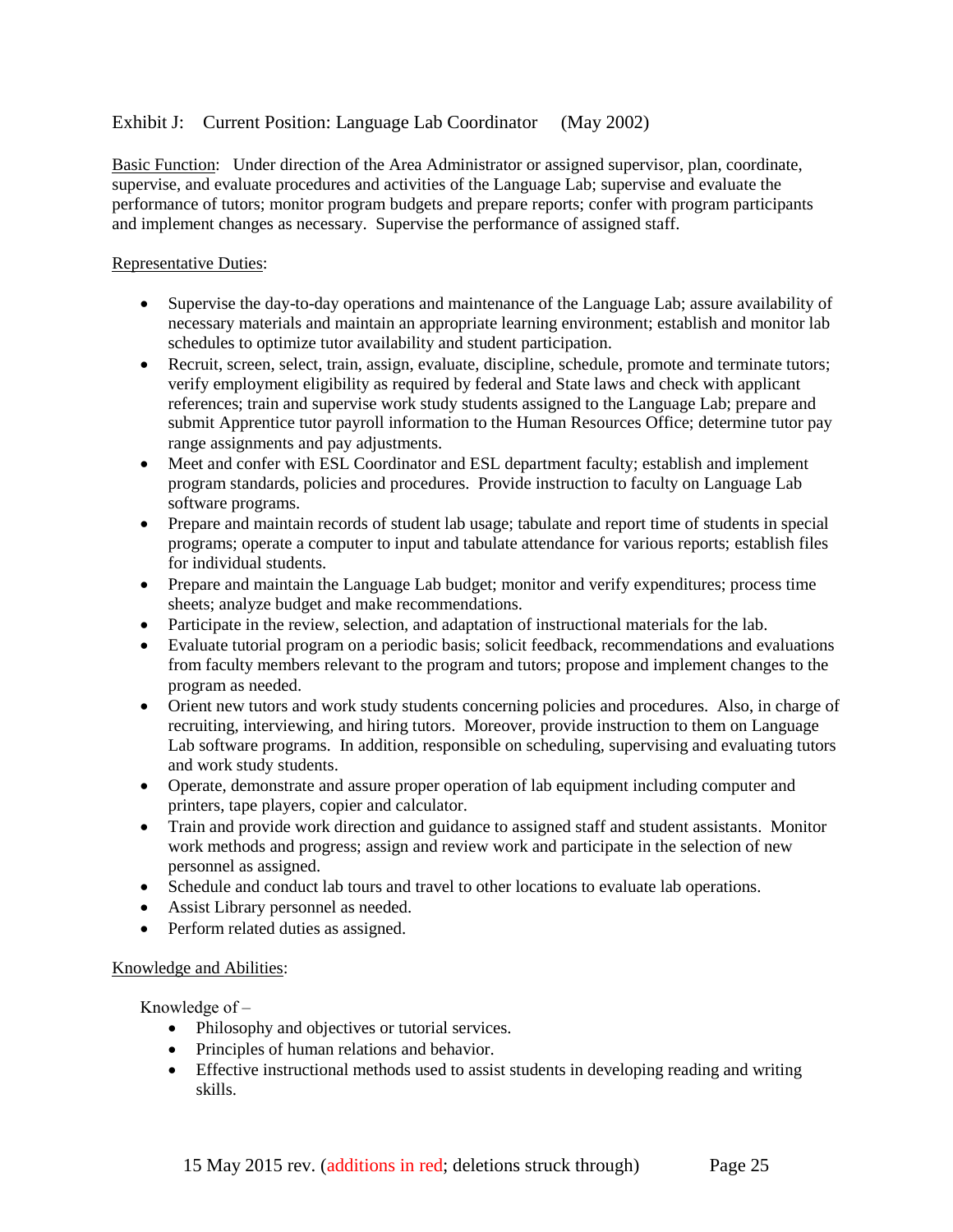- Operation of computer terminals and applicable software packages including word processing, spreadsheet and database management programs.
- Community college curriculum and the types of educational activities and techniques used in various classes.
- Correct oral and written usage of English and a designated second language.
- Budget preparation and control.
- Interviewing techniques used to elicit information concerning student needs and academic problems.
- Principles and practices of training and supervision.
- Record keeping techniques.
- Interpersonal skills using tact, patience and courtesy.

Ability to  $-$ 

- Plan, coordinate, supervise and evaluate operational procedures and activities of the Language Lab program.
- Communicate effectively with students, faculty and staff.
- Establish and maintain cooperative and effective working relationships with others.
- Analyze situations accurately and adopt an effective course of action.
- Operate a computer to maintain records and generate reports.
- Learn department and program objective and goals.
- Communicate effectively orally and in writing in both English and Spanish.
- Meet schedules and timelines.
- Maintain records and prepare reports.
- Read, interpret, apply and explain rules, regulations, policies and procedures.
- Plan and organize work.
- Maintain current knowledge of program rules, regulations, requirements and restrictions.
- Work independently with little direction.

Education and Experience: Any combination equivalent to two years of college-level training in social science, education or related field and two years of experience relating to students in an educational environment.

Working Conditions: Duties are primarily performed in an indoor instructional learning laboratory environment.

Physical Demands: Duties require the physical ability to see clearly to assist students or operate equipment, speak clearly and distinctly to provide information, hear and understand voices, stand and walk or sit for long periods of time, use hands and fingers to operate equipment, reach with hands and arms, lift, carry and move instructional materials weighing up to 25 pounds.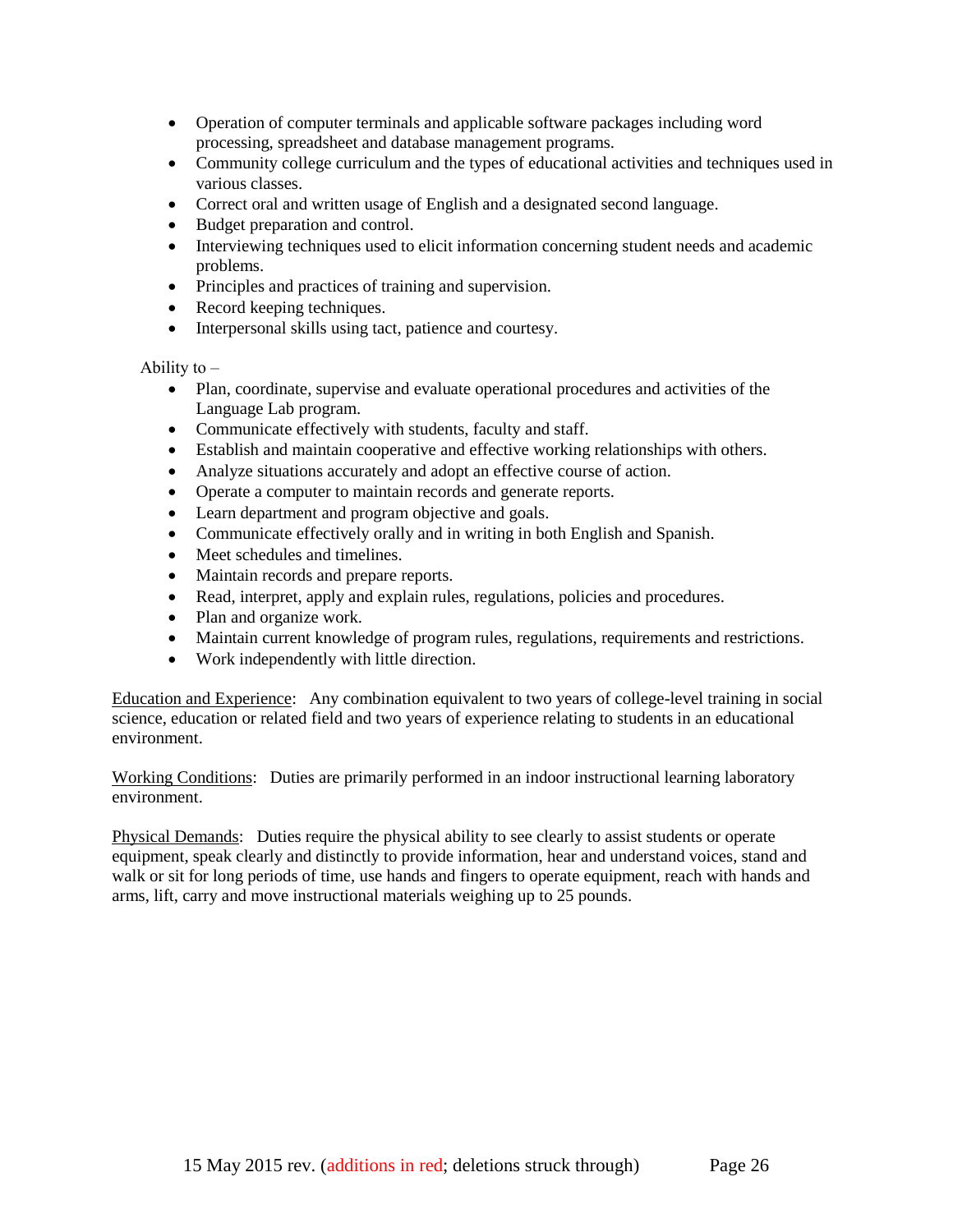### Exhibit K: Current Position: Reading/Writing Lab Coordinator (July 2010)

Basic Function: Under direction of the Area Administrator or assigned supervisor, plan, coordinate, supervise and evaluate operational procedures and activities of the Reading/Writing Lab; supervise and evaluate the performance of tutors; monitor program budgets and prepare required reports; confer with program participants and implement changes as necessary. Supervise the performance of assigned staff.

#### Representative Duties:

- Supervise the day-to-day operations and maintenance of the Reading/Writing Lab; assure availability of necessary materials and maintain an appropriate learning environment; establish and monitor lab schedules to optimize tutor availability and student participation.
- Recruit, screen, select, train, assign, evaluate, discipline, promote and terminate tutors; verify employment eligibility as required by federal and State laws and check with applicant references; train and supervise work study students assigned to the Reading/Writing Lab; prepare and submit tutor payroll information to the Human Resources Office; determine tutor pay range assignment and pay adjustments.
- Meet and confer with Reading and Writing Facilitators and English department faculty; establish and implement program standards, policies and procedures.
- Prepare and maintain records of student lab usage; tabulate and report time of students in special programs; operate a computer to input and tabulate attendance for various reports; establish files for individual students.
- Prepare and maintain the Reading/Writing Lab budget; monitor and verify expenditures; process time sheets; analyze budget and make recommendations.
- Participate in the review, selection and adaptation of instructional materials for the lab.
- Evaluate tutorial program on a periodic basis; solicit feedback, recommendations and evaluations from faculty members relevant to the program and tutors; propose and implement changes to the program as needed.
- Meet and confer with the Head Tutors and students to resolve specific problems; determine appropriate writing tutor and schedule tutoring time; orient new tutors concerning policies and procedures.
- Communicate with a variety of District personnel in Financial Aid, Extended Opportunity Programs & Services, Disabled Students Programs & Services, and others to provide information concerning lab activities and services available; compose correspondence; receive requests for special reports and modify existing computer program to tabulate needed results; receive and respond to survey requests from other educational institutions.
- Operate, demonstrate and assure proper operation of lab equipment including computer and printers, tape players, copier and calculator.
- Train and provide work direction and guidance to assigned staff and student assistants. Monitor work methods and progress; assign and review work and participate in the selection of new personnel as assigned.
- Schedule and conduct lab tours and travel to other locations to evaluate lab operations.
- Assist Library personnel as needed.
- Perform related duties as assigned.

#### Knowledge and Abilities:

### Knowledge of  $-$

- Philosophy and objectives of tutorial services.
- Principles of human relations and behavior.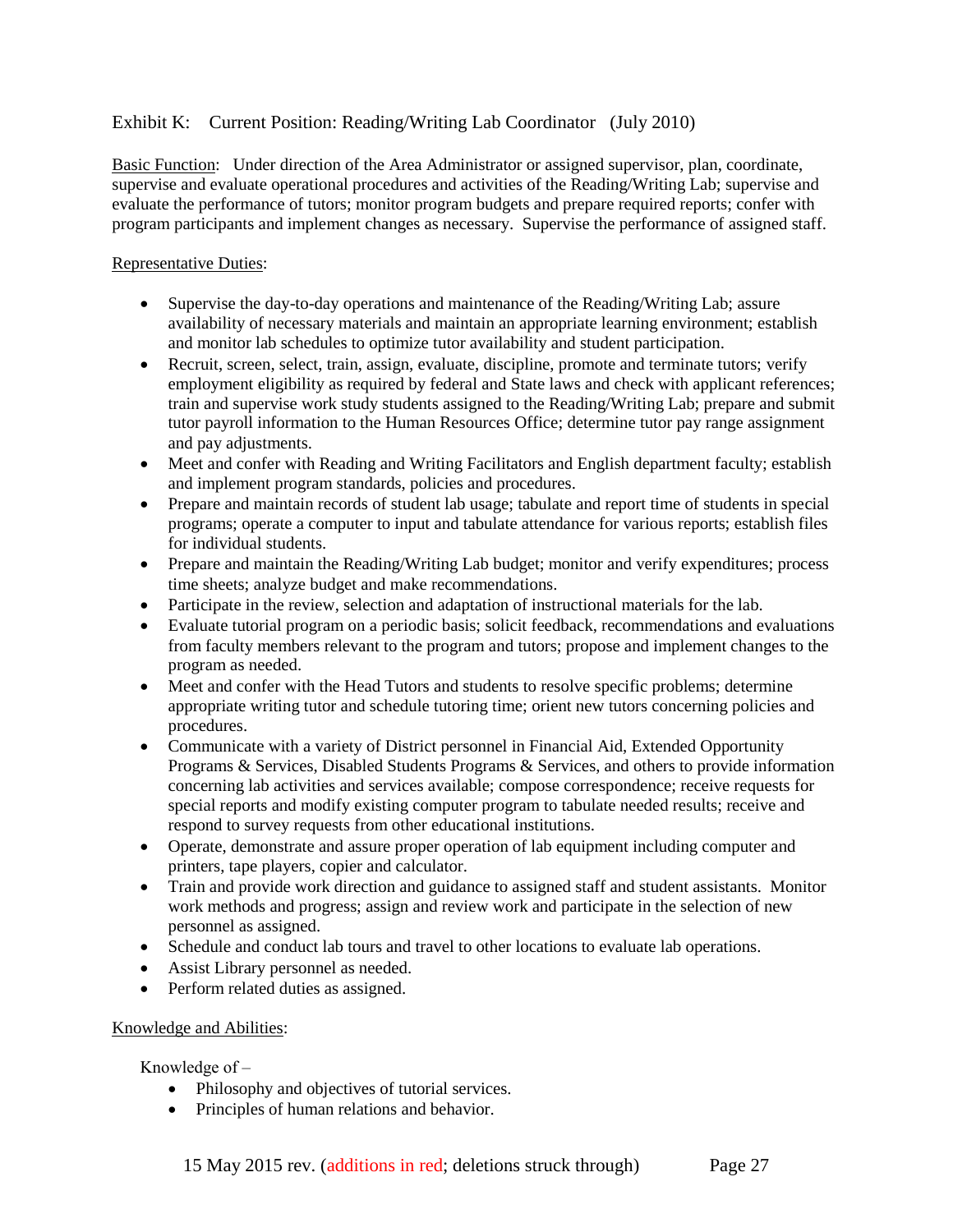- Effective instructional methods used to assist students in developing reading and writing skills.
- Operation of computer terminals and applicable software packages including word processing, spreadsheet and database management programs.
- Community college curriculum and the types of educational activities and techniques used in various classes.
- Correct oral and written usage of English and a designated second language.
- Budget preparation and control.
- Interviewing techniques used to elicit information concerning student needs and academic problems.
- Principles and practices of training and supervision.
- Record keeping techniques.
- Interpersonal skills using tact, patience and courtesy.

#### Ability to  $-$

- Plan, coordinate, supervise and evaluate operational procedures and activities of the Reading/Writing Lab program.
- Communicate effectively with students, faculty and staff.
- Establish and maintain cooperative and effective working relationships with others.
- Analyze situations accurately and adopt an effective course of action.
- Operate a computer to maintain records and generate reports.
- Learn department and program objectives and goals.
- Communicate effectively orally and in writing in both English and Spanish.
- Meet schedules and timelines.
- Maintain records and prepare reports.
- Read, interpret, apply and explain rules, regulations, policies and procedures.
- Plan and organize work.
- Maintain current knowledge of program rules, regulations, requirements and restrictions.
- Work independently with little direction.

Education and Experience: Any combination equivalent to two years of college-level training in social science, education or related filed and two years of experience relating to students in an educational environment.

Working Conditions: Duties are primarily performed in an indoor instructional learning laboratory environment.

Physical Demands: Duties require the physical ability to see clearly to assist students or operate equipment, speak clearly and distinctly to provide information, hear and understand voices, stand and work or sit for long periods of time, use hands and fingers to operate equipment, reach with hands and arms, lift, carry and move instructional materials weighing up to 25 pounds.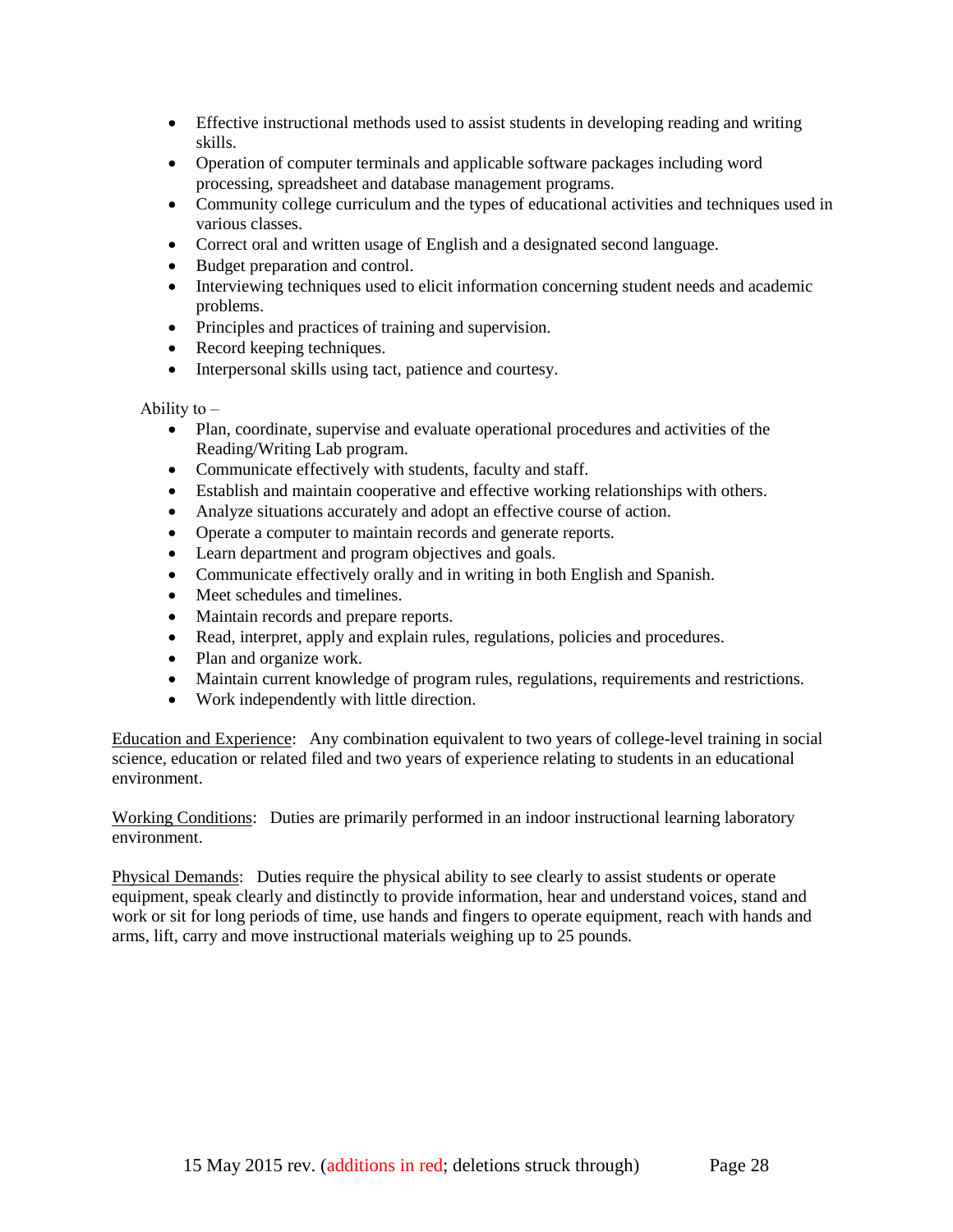### Exhibit L: Current Position: Learning Support Services Coordinator (July 2010)

Basic Function: Under the direction of the Area Administrator or assigned supervisor, the Coordinator for Learning Services Support is responsible for the operation of the Tutoring Center and the successful delivery of the tutoring services. This position performs a wide variety of functions with respect to tutoring services including, but not limited to, developing and monitoring the Tutoring Center annual budget expenditure; hiring, supervising and evaluating the performance of tutors; developing tutoring programs together with instructors in various disciplines; managing the daily operation of the Tutoring Center; preparing reports on a regular basis; and conferring with program participants. The Coordinator for Learning Services Support is also responsible for coordinating the tutoring services at extended campuses. The Learning Services Coordinator must collaborate effectively with faculty members in order to provide the proper tutoring support. The position requires hands-on tutoring experience along with the ability to organize and manage a team of tutors.

#### Representative Duties:

- Coordinate and communicate with Dean of Technology & Learning Services, Learning and Tutoring Specialist, counselors, and other support staff to define the degree and nature of academic support services to be provided to all students. The scope includes both the main campus as well as the three extended campuses.
- Coordinate supportive/assistive learning and tutoring services to individual students and to campus-wide programs and activities including the LRNA 800 non-credit Supervised Tutoring and the support of the student learning outcomes (SLOs).
- Supervise the day-to-day operations and maintenance of a major campus tutorial center. Assure availability of necessary materials and maintain an appropriate learning environment; establish and monitor tutoring schedules to optimize tutor availability and student participation.
- Establish tutorial program standards, policies and procedures; facilitate communications between counselors, student tutors and instructors; discuss issues within the tutorial program and advise staff concerning solutions.
- Recruit, screen, select, train, assign, evaluate, discipline, promote and terminate tutors; verify employment eligibility as required by federal and State laws and check with applicant references; train and supervise work study students assigned to Tutorial Center.
- Communicate with counselors and various program managers in Financial Aid, Extended Opportunity Program & Services, Disabled Student Programs & Services, student services and related areas to coordinate activities, maintain current knowledge of program and academic requirements, and resolve problems and issues.
- Provide information concerning Tutorial activities and services available. Receive requests for special reports and modify existing computer program to tabulate needed results; receive and respond to survey requests from other educational institutions.
- Meet and confer with Reading and Writing Facilitators and English department faculty; establish and implement program standards, policies and procedures.
- Prepare and maintain records of students tutored in all programs including LRNA 800; tabulate and report time of students in special programs; monitor absences; operate a computer to input and tabulate attendance for various reports; establish files for individual students.
- Prepare and maintain records related to program budgets; prepare State funding reports and distribute as appropriate; prepare periodic and ad hoc reports to program participation and activities; monitor and verify expenditures; analyze budget and make recommendations.
- Meet with tutorial staff and sub-program staff to provide information concerning upcoming activities and events; orient new tutors concerning tutorial services program policies and procedures.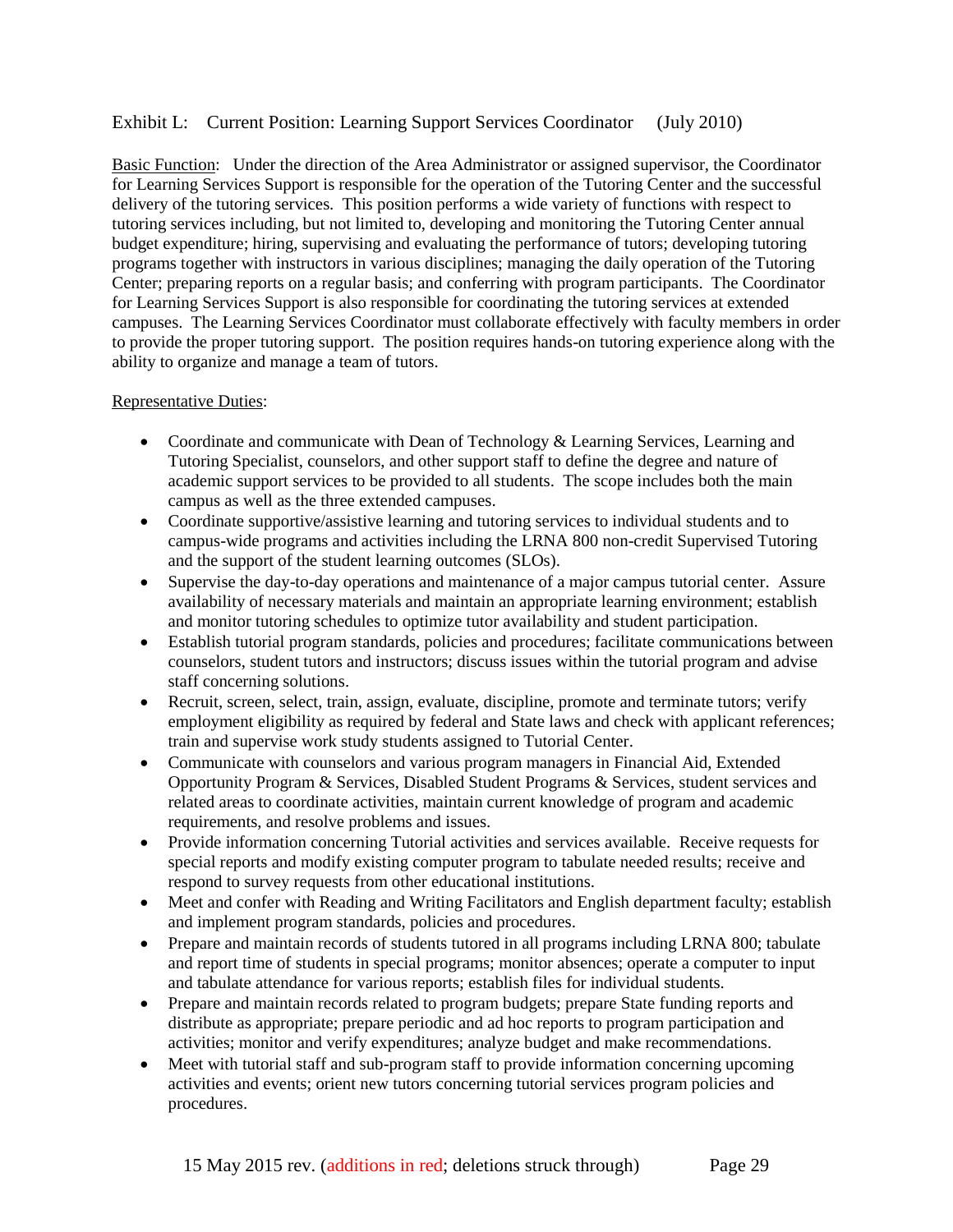- Evaluate tutorial program activities on a periodic basis; solicit feedback, recommendations and evaluations from faculty members relevant to the program and tutors; propose and implement changes to the program as needed.
- Conduct workshops to assist students in developing study skills, library use and other areas which facilitate student success; conduct tours and student orientations as required.
- Prepare and submit Apprentice Tutor payroll information to the Human Resources Office; identify tutor pay range assignment and pay adjustments.
- Operate, demonstrate and assure proper operation of lab equipment, including computer software to increase productivity of tutors and retention level of students.
- Participate in the review, selection and adaptation of instructional materials for the Tutorial Center.
- Meet and confer with the Head Tutors and students to resolve specific problems; determine appropriate writing tutors and schedule tutoring time; orient new tutors concerning policies and procedures.
- Assist Library personnel when needed.
- Assist math students with assignments from both traditional classroom sections and mat lab computer-assisted instruction.
- Assist students with various software and hardware related questions.
- Install, configure, and maintain computer application software for Tutoring Center.
- Assist Learning Services in the development and implementation of goals, objectives, policies, and priorities for the lab.
- Serve on departmental/college committees.
- Demonstrate sensitivity to and understanding of diverse academic, socio-economic, cultural, disability, and ethnic backgrounds of community college students.
- Coordinate conversational classes for second language students.
- Coordinate test proctoring with students and instructors.
- Perform other related duties as assigned.

Knowledge and Abilities: The knowledge of the Coordinator for Learning Services Support needs to evolve with the advancement of information technology. Current the following knowledge is required.

Knowledge of  $-$ 

- Project management, including principles, practices and procedures of.
- Philosophy and objectives of tutorial services.
- Principles and practices of training and supervision.
- Effective tutoring methods and techniques.
- Operation of computer terminals and applicable software including word processing, spreadsheet and database management programs.
- Community college curriculum and the types of educational activities and techniques used in various classes.
- Correct oral and written usage of English and a designated second language.
- Budget preparing and control.
- Interviewing techniques used to elicit information concerning student needs and academic problems.
- Record keeping techniques.
- Interpersonal skills using tact, patience and courtesy.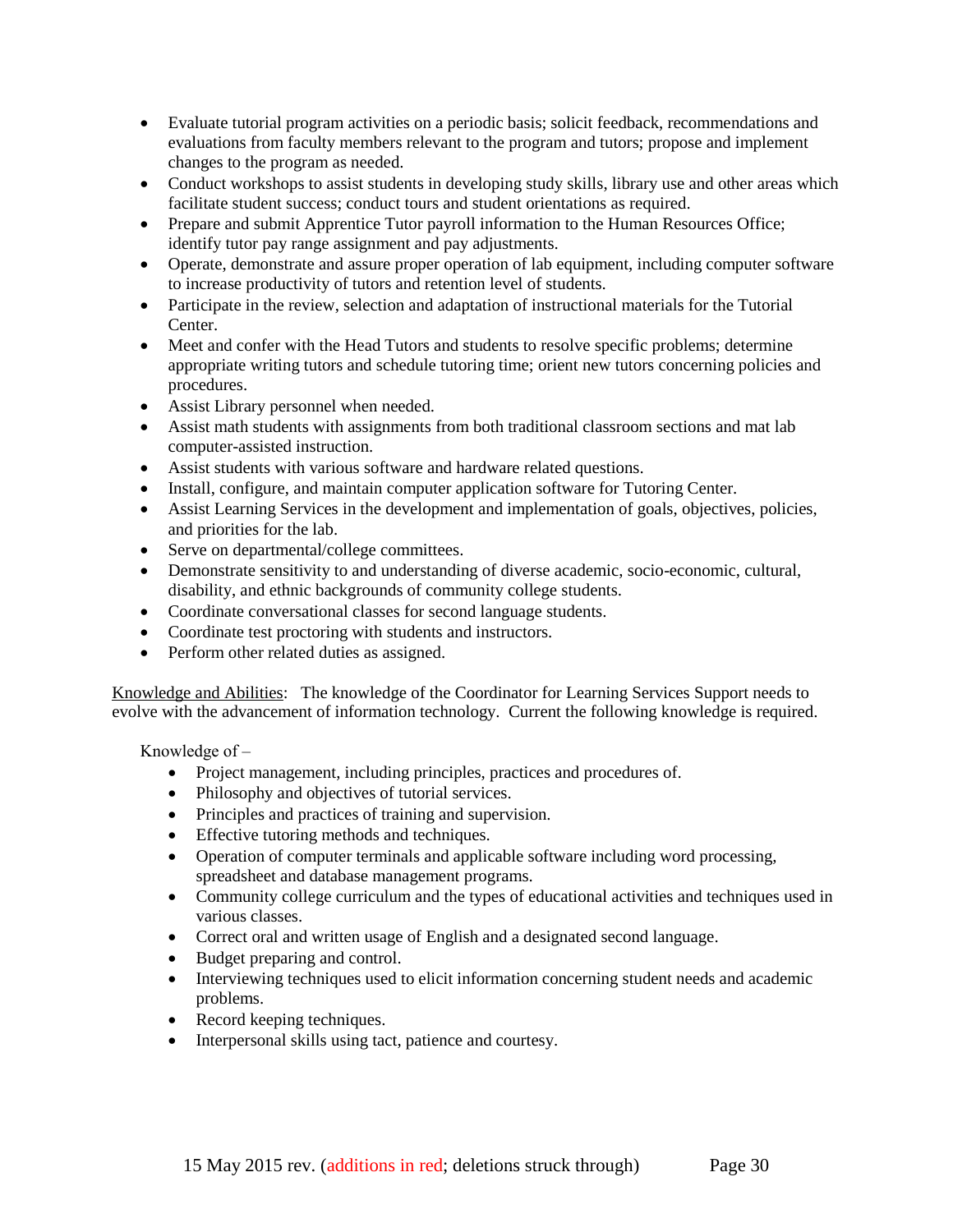Ability to  $-$ 

- Plan, coordinate, implement, and evaluate procedures and activities of assigned services.
- Analyze situations accurately and adopt an effective course of action.
- Learn department and program objectives and goals.
- Communicate effectively orally and in writing in both English and designated second language.
- Maintain records and prepare reports.
- Read, interpret, apply and explain rules, regulations, policies and procedures.
- Maintain current knowledge of program rules, regulations, requirements, and restrictions.
- Meet schedules and deadlines. Work independently and under time pressure to provide required results within designated timelines.
- Supervise and evaluate the performance of assigned staff; provide technical guidance to them; plan and organize work; track work progress and quality.
- Plan expenditures for Tutoring Center operations.
- Read, interpret, apply and explain codes, rules, regulations, policies and procedures.
- Work cooperatively with others. Communicate effectively both orally and in writing with a diverse user base, including students with disabilities.
- Maintain sensitivity to and understanding of the diverse academic, socio-economic, cultural, disability and ethnic backgrounds of community college students.

Education and Experience: Any combination equivalent to associate degree in social science, education or related field and two years of relevant experience, or a bachelor's degree in psychology, social work, education, or a related field.

License and Other Requirements: Valid California driver's license.

Working Conditions: Duties are primarily performed in an indoor instructional learning services tutoring center environment.

Physical Demands: Duty requires the physical ability to see clearly to assist students or operate equipment; speak clearly and distinctly to provide information, hear and understand voices, stand and walk or sit for extended periods of time; use hands and fingers to operate equipment; reach with hands and arms, lift, carry and move instructional materials weighing up to 25 pounds.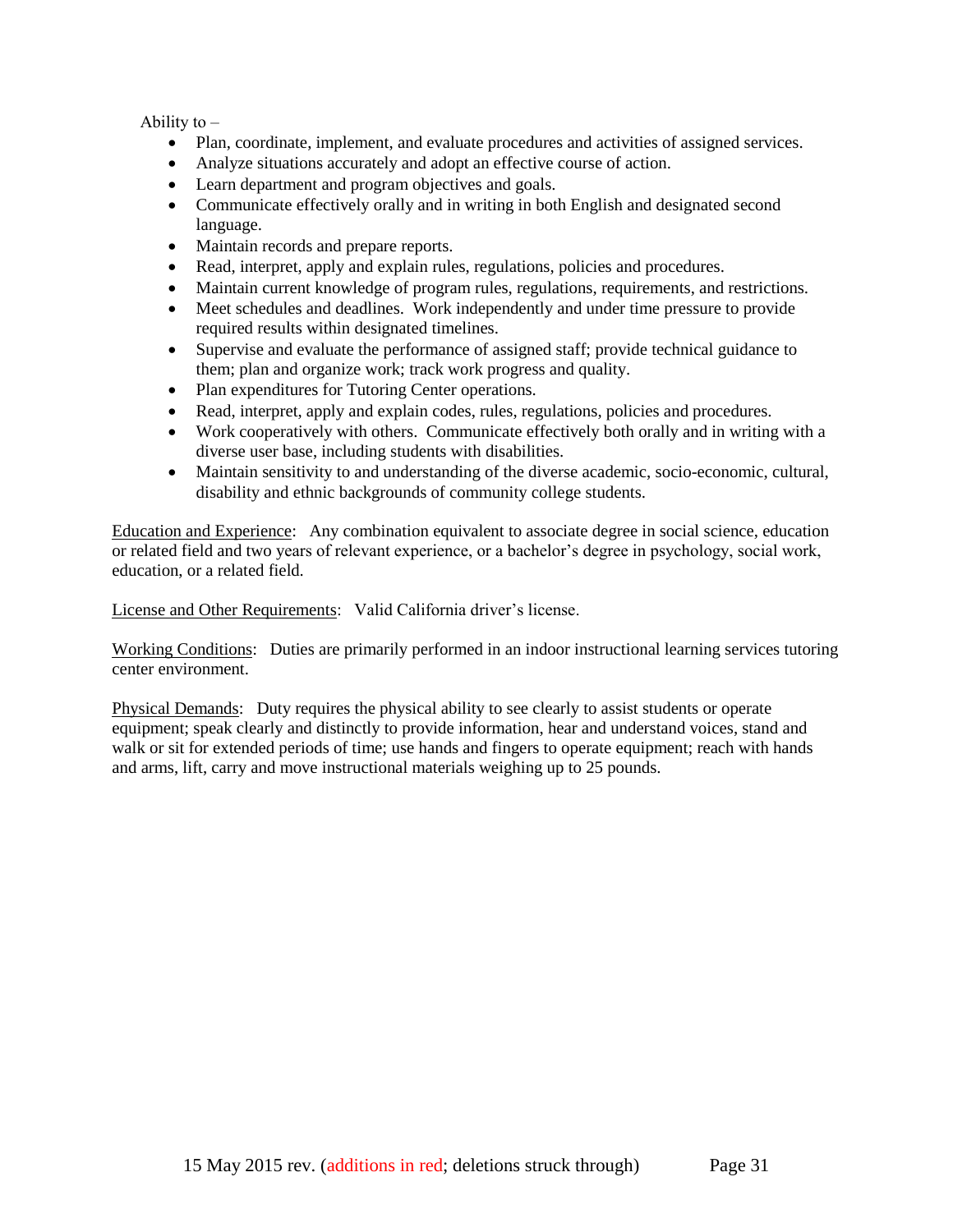## Exhibit M: Current Position: Staff Secretary II (July 2010)

Basic Function: Under the supervision of an assigned area Administrator, perform a variety of secretarial support functions for members of an instructional division, including departments and programs within the division, and associated staff and students, and perform related duties as required or assigned. Plan, organize and coordinate the day-to-day operation of an assigned instructional division, department or program office in such a manner as to enhance and promote its overall efficiency and effectiveness; serve as secretary and as a liaison between the Administrator, Department Chairs, Program Coordinators, other academic and support staff, students, other college representatives, and the public; coordinate communications in the timely flow of paperwork; process materials not requiring the attention of the Administrator, Department Chair, or Program Coordinators; prepare financial and statistical reports and other documents using automated equipment.

Distinguishing Characteristics: This classification provides primary office secretarial assistance and support for an instructional division, and should work independently to coordinate office services and activities with minimal direction.

#### Representative Duties:

- Provide support of administrative and technical detail; resolve problems within the division, departments, and programs that do not require approval of management; orient assigned academic and classified staff to policies and procedures of assigned areas and of the College.
- Review directives and correspondence from other College division, departments and programs, assess impact, ascertain required actions or changes and confer with the area Administrator and/or other assigned instructional staff to obtain data, indications of probable conclusions, and projected completion dates.
- Serve as liaison between/among division, departments and programs, and various College services to accomplish tasks and resolve procedural and/or documentation problems; work with designated supervisor to determine appropriate actions or changes to existing policies and procedures; establish and revise work priorities or independently assure the timely completion of assignments.
- Coordinate, organize, monitor and process the paper/work flow of the division, departments, or programs assigned; analyze, organize and facilitate office operations and procedures in a manner consistent with College policies and procedures.
- Evaluate office production, revise procedures or devise new forms to improve efficiently of workflow; plan office activities and work projects and assign student workers or clerical assistants to carry out and complete specific projects and duties when available.
- Learn and understand the logistics and instructional basis of assigned instructional division, departments and programs; maintain accurate and up-to-date information regarding assigned instructional division, departments and programs, schedules, staff, activities, classes, room assignments, and other college and District program and services; assist in preparing the class schedule; schedule classroom and facility use as required.
- Enter and retrieve data; obtains, input correctly and formulate schedule information; generate periodic computer reports; obtain reports involving student and other information.
- Using the current college catalog and schedule as references, provide oral and written information to students, staff, other colleges and the general public concerning course offerings, registration, College standards and student support services; refer specific program inquiries to appropriate personnel.
- Serve as receptionist/front desk contact for division, departments and programs as assigned; establish and maintain positive staff and public relations; receive telephone calls and greet office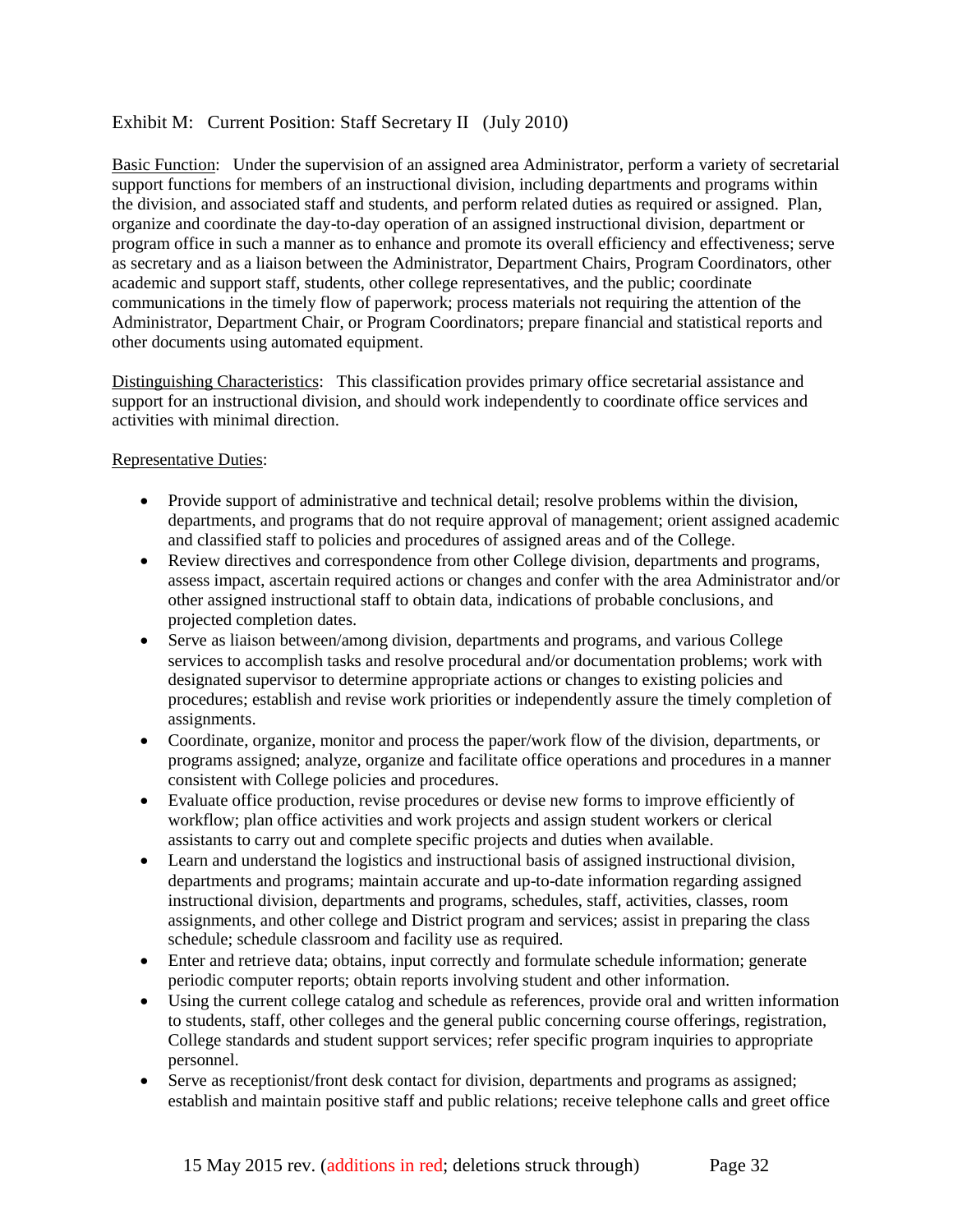visitors; provide detailed information requiring judgment and knowledge of pertinent programs and functions; receive verbal or telephone absence requests for academic or classified staff and post notices for students; ascertain the need for substitute staff; contact and secure substitutes as needed.

- Maintain records of expenditures and budget balances; compile and consolidate information to prepare budgets, timekeeping and other fiscal reports; independently analyze data and prepare and maintain financial, statistical and narrative data, records and reports as assigned; contact the area Administrator, appropriate department and program staff to assure accurate and timely receipt or submission of data required.
- Receive, screen, post, copy and distribute all e-mail as appropriate; receive, sort, screen and distribute US and inter-district mail.
- Determine need and prepare work orders pertaining to unexpected emergencies, facility needs and routine requirements; order, receive, store and issue office supplies; assure proper operation of computers, peripherals and other office equipment; request service and repairs as needed.
- Compose, type, format, proofread, revise, generate, duplicate and distribute correspondence, reports, lists, summaries, contracts, forms, requisitions and other items to College offices, public agencies or other appropriate recipients.
- Establish and maintain inter-related filing systems containing financial, statistical and student information; maintain confidentiality of sensitive information as appropriate; create and maintain a variety of automated and manual records and reports as required.
- Maintain calendars and schedules of appointments, meetings and conferences as assigned; may arrange transportation and hotel accommodations and process required documentation; arrange and attend meetings and conferences as assigned; prepare agendas and background materials.
- Train, supervise, direct and prioritize work activities of temporary, hourly or student office assistants as assigned; provide evaluation input to assigned supervisor for performance appraisals of office assistants as required.
- Post notices for instructors and prepare textbook orders.
- Participate in special projects and events involving the instructional division, departments, and programs as assigned.
- Coordinate all faculty evaluations and ensure that applicable documentation is submitted to the Office of the Vice-President for Academic Services.
- Perform other related duties as assigned.

### Knowledge and Abilities:

Knowledge of  $-$ 

- Modern office practices, procedures and equipment including a word processor and a personal or online computer and appropriate software; letter and report writing; financial and statistical record keeping principles and practices, receptionist and telephone techniques and etiquette.
- Research methods and techniques.
- Electronic telephone systems.
- Office management techniques.
- Correct English usage, spelling, grammar, punctuation and composition.
- Basic math
- Oral and written communication skills.
- Interpersonal skills using tact, patience and courtesy.
- Basic functions, procedures and programs of an educational institution.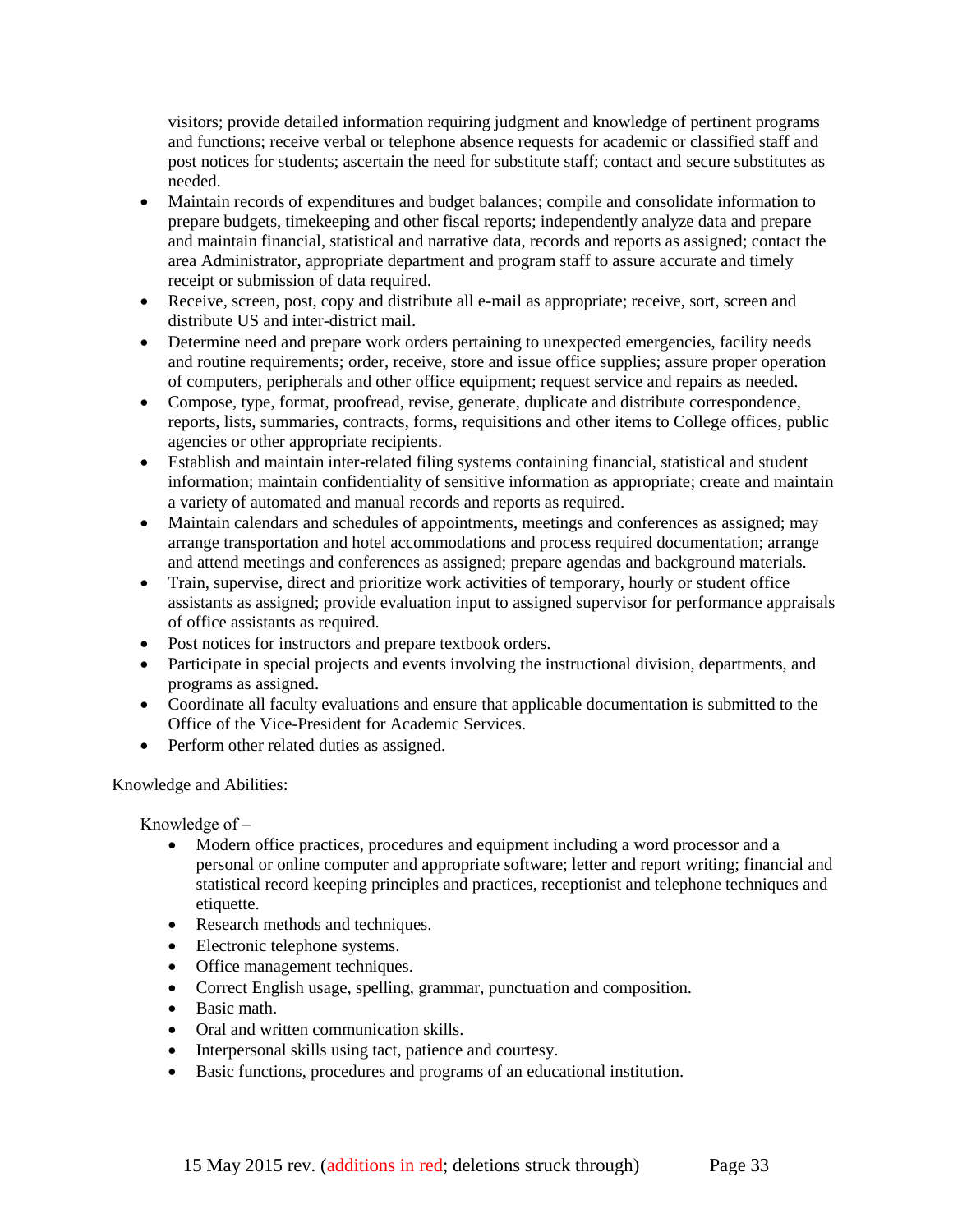Ability to  $-$ 

- Read, interpret, apply and explain College and division policies, procedures and regulations, directives and reports.
- Compile information and compose routine reports, business correspondence and procedure manuals using correct English usage, grammar, spelling, punctuation and vocabulary.
- Perform multiple projects concurrently and meet fluctuating deadlines.
- Effectively present information in person or on the telephone.
- Learn quickly and apply procedures of assigned functions.
- Operate a microcomputer with electronic mail, scheduling, word processing, database management and spreadsheet applications software.
- Operate other office equipment such as a typewriter, copier, calculator, electronic telephone system, voice mail and facsimile machine.
- Operate an electronic keyboard at 45 words per minute.
- Type, format, proofread, duplicate and distribute documents and other written materials.
- Train and provide work direction to others.
- Establish, review and revise work priorities effectively.
- Meet demanding schedules and multiple and conflicting timelines.
- Prepare and maintain accurate statistical and financial records.
- Plan, organize and schedule work.
- Establish and maintain effective and cooperative working relationships with others.
- Work confidentially with discretion.
- Relate effectively with people of varied academic, cultural and socio-economic background using tact, diplomacy and courtesy.
- Complete work with many interruptions.
- Work effectively and independently with minimal supervision.
- Perform assigned work with speed and accuracy.
- Exercise good judgment and discretion in analyzing and resolving confidential, difficult and sensitive situations.

Education and Experience: Any combination equivalent to: graduation from high school including or supplemented by course work in secretarial science and two years of increasingly responsible secretarial or office coordination experience, involving the operation of microcomputers using word processing, spreadsheet and database management applications software.

Working Conditions: Work is typically performed in a community college instructional division office environment subject to continual interruptions. The work environment is sometimes noisy.

Physical Demands: Employees in this class regularly sit for long periods of time, use hands and fingers to operate an electronic keyboard or other office machines, reach with hands and arms, stoop or kneel or crouch to file, speak clearly and distinctly to answer telephones and print and operate office machines, and life, carry and/or move objects weighing up to 10 pounds. Incumbents frequently travel to other campus locations to attend meetings or to pick up or deliver materials.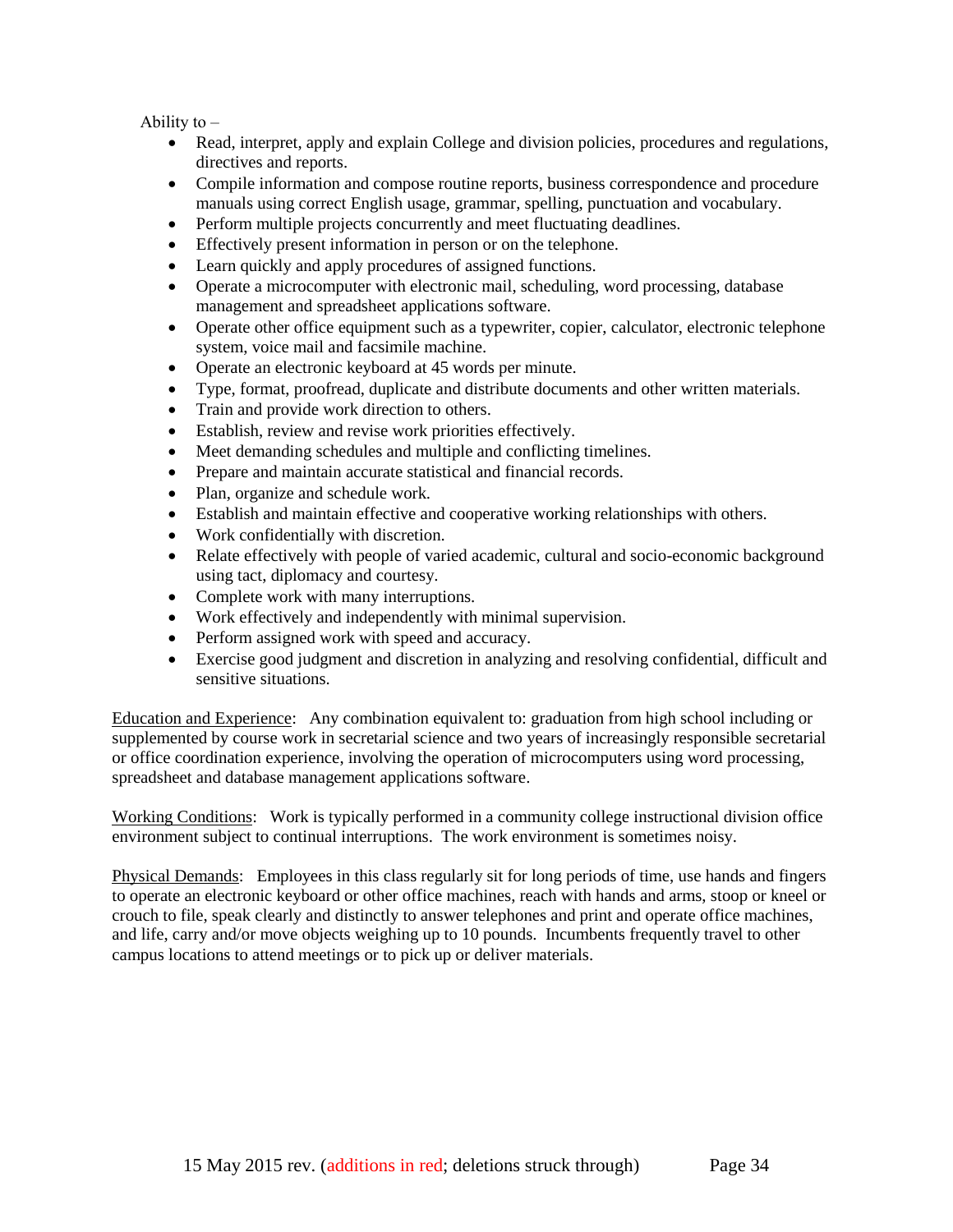# Exhibit N: Representative Duties Chart

# Learning Services Department Reorganization Plan **Representative Duties Grid**

| <b>Representative Duties</b>                                                                                                                                                                                                                                                                                                                                                                                                                                 | Language<br>Lab<br>Coordinator | Reading/<br>Writing Lab<br>Coordinator | Learning<br>Support<br>Services<br>Coordinator | Reading/<br>Writing Lab<br>Tutorial<br>Specialist | Math Lab<br>Instructional<br>Specialist | Learning<br>Services<br>Specialist | Computer<br>Lab<br>Assistant | Tutors |
|--------------------------------------------------------------------------------------------------------------------------------------------------------------------------------------------------------------------------------------------------------------------------------------------------------------------------------------------------------------------------------------------------------------------------------------------------------------|--------------------------------|----------------------------------------|------------------------------------------------|---------------------------------------------------|-----------------------------------------|------------------------------------|------------------------------|--------|
| Supervise the day-to-day operations and<br>maintenance of the ______ Lab; assure availability of<br>necessary materials and maintain an appropriate<br>learning environment; establish and monitor lab<br>schedules to optimize tutor availability and student<br>participation.                                                                                                                                                                             | ✓                              |                                        |                                                |                                                   |                                         |                                    |                              |        |
| Recruit, screen, select, train, assign, evaluate,<br>discipline, schedule, promote and terminate tutors;<br>verify employment eligibility as required by federal<br>and State laws and check with applicant references;<br>train and supervise work study students assigned to<br>the ______ Lab; prepare and submit Apprentice tutor<br>payroll information to the Human Resources Office;<br>determine tutor pay range assignments and pay<br>adjustments. | $\checkmark$                   |                                        |                                                |                                                   | ✓                                       |                                    |                              |        |
| Meet and confer with ____ Coordinator/ Facilitator<br>and __ department faculty; establish and<br>implement program standards, policies and<br>procedures. Provide instruction to faculty on _____<br>Lab software programs.                                                                                                                                                                                                                                 |                                |                                        |                                                |                                                   |                                         |                                    |                              |        |
| Prepare and maintain records of student lab usage;<br>tabulate and report time of students in special<br>programs; operate a computer to input and tabulate<br>attendance for various reports; establish files for<br>individual students.                                                                                                                                                                                                                   |                                |                                        |                                                |                                                   |                                         |                                    |                              |        |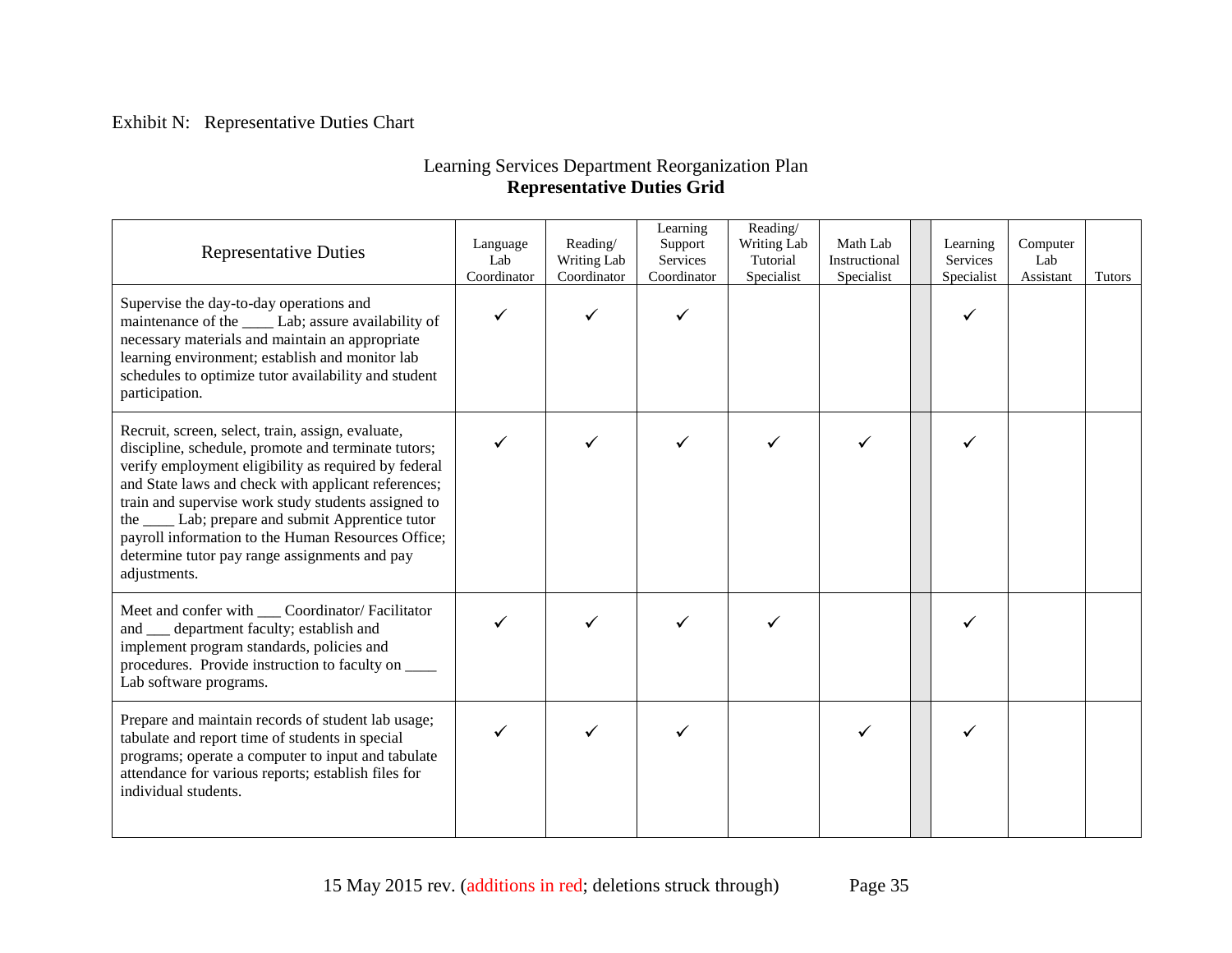| <b>Representative Duties</b>                                                                                                                                                                                                                                                                                                                                                                                                                                              | Language<br>Lab<br>Coordinator | Reading/<br>Writing Lab<br>Coordinator | Learning<br>Support<br>Services<br>Coordinator | Reading/<br>Writing Lab<br>Tutorial<br>Specialist | Math Lab<br>Instructional<br>Specialist | Learning<br>Services<br>Specialist | Computer<br>Lab<br>Assistant | <b>Tutors</b> |
|---------------------------------------------------------------------------------------------------------------------------------------------------------------------------------------------------------------------------------------------------------------------------------------------------------------------------------------------------------------------------------------------------------------------------------------------------------------------------|--------------------------------|----------------------------------------|------------------------------------------------|---------------------------------------------------|-----------------------------------------|------------------------------------|------------------------------|---------------|
| Prepare and maintain the _____ Lab budget; monitor<br>and verify expenditures; process time sheets;<br>analyze budget and make recommendations.                                                                                                                                                                                                                                                                                                                           | ✓                              |                                        |                                                |                                                   |                                         | ✓                                  |                              |               |
| Participate in the review, selection, and adaptation<br>of instructional materials for the lab.                                                                                                                                                                                                                                                                                                                                                                           | ✓                              | ✓                                      |                                                |                                                   | ✓                                       | ✓                                  |                              |               |
| Evaluate tutorial program on a periodic basis; solicit<br>feedback, recommendations and evaluations from<br>faculty members relevant to the program and tutors;<br>propose and implement changes to the program as<br>needed.                                                                                                                                                                                                                                             | ✓                              | ✓                                      |                                                |                                                   |                                         |                                    |                              |               |
| Meet and confer with the Head Tutors and students<br>to resolve specific problems; determine appropriate<br>tutor and schedule tutoring time; orient new<br>tutors concerning policies and procedures.                                                                                                                                                                                                                                                                    |                                | ✓                                      |                                                |                                                   | ✓                                       |                                    |                              |               |
| Communicate with a variety of District personnel in<br>Financial Aid, Extended Opportunity Programs &<br>Services, Disabled Students Programs & Services,<br>and others to provide information concerning lab<br>activities and services available; compose<br>correspondence; receive requests for special reports<br>and modify existing computer program to tabulate<br>needed results; receive and respond to survey<br>requests from other educational institutions. |                                |                                        |                                                |                                                   |                                         |                                    |                              |               |
| Orient new tutors and work study students<br>concerning policies and procedures. Also, in charge<br>of recruiting, interviewing, and hiring tutors.<br>Moreover, provide instruction to them on _______ Lab<br>software programs. In addition, responsible on<br>scheduling, supervising and evaluating tutors and<br>work study students.                                                                                                                                | ✓                              |                                        |                                                |                                                   |                                         | ✓                                  |                              |               |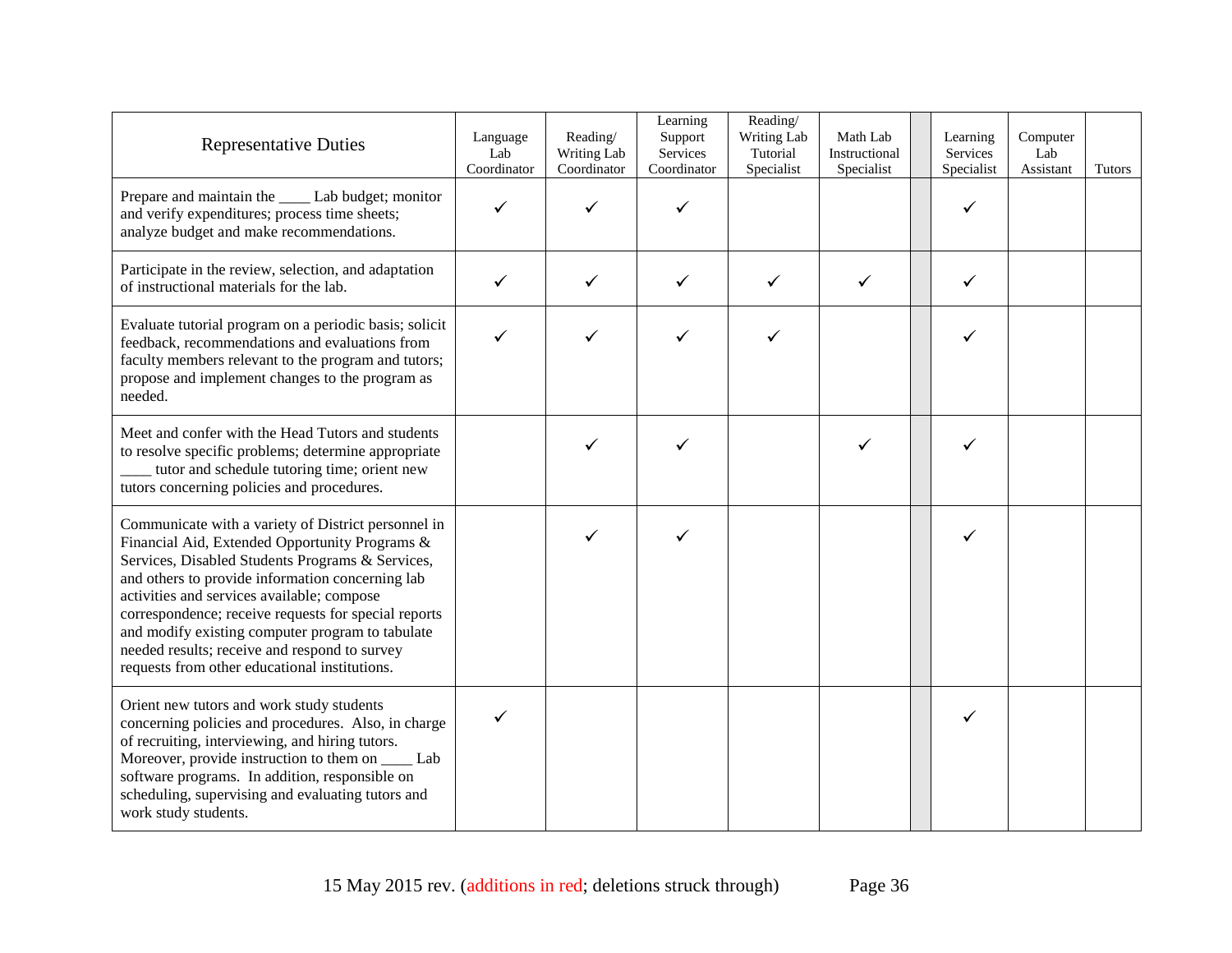| <b>Representative Duties</b>                                                                                                                                                                                                                                                                                                                 | Language<br>Lab<br>Coordinator | Reading/<br>Writing Lab<br>Coordinator | Learning<br>Support<br>Services<br>Coordinator | Reading/<br>Writing Lab<br>Tutorial<br>Specialist | Math Lab<br>Instructional<br>Specialist | Learning<br>Services<br>Specialist | Computer<br>Lab<br>Assistant | <b>Tutors</b> |
|----------------------------------------------------------------------------------------------------------------------------------------------------------------------------------------------------------------------------------------------------------------------------------------------------------------------------------------------|--------------------------------|----------------------------------------|------------------------------------------------|---------------------------------------------------|-----------------------------------------|------------------------------------|------------------------------|---------------|
| Produce an informative newsletter, as needed, for<br>the campus community                                                                                                                                                                                                                                                                    |                                |                                        |                                                | ✓                                                 |                                         | n/a                                |                              |               |
| Operate, demonstrate and assure proper operation of<br>lab equipment including computer and printers, tape<br>players, copier and calculator.                                                                                                                                                                                                | $\checkmark$                   |                                        |                                                |                                                   |                                         |                                    |                              |               |
| Train and provide work direction and guidance to<br>assigned staff and student assistants. Monitor work<br>methods and progress; assign and review work and<br>participate in the selection of new personnel as<br>assigned.                                                                                                                 | ✓                              |                                        |                                                |                                                   |                                         | ✓                                  |                              |               |
| Schedule and conduct lab tours and travel to other<br>locations to evaluate lab operations.                                                                                                                                                                                                                                                  | ✓                              | ✓                                      |                                                |                                                   |                                         | n/a                                | n/a                          |               |
| Assist Library personnel as needed.                                                                                                                                                                                                                                                                                                          | $\checkmark$                   | $\checkmark$                           |                                                |                                                   |                                         | n/a                                | n/a                          |               |
| Coordinate and communicate with Dean of<br>Technology & Learning Services, Learning and<br>Tutoring Specialist, counselors, and other support<br>staff to define the degree and nature of academic<br>support services to be provided to all students. The<br>scope includes both the main campus as well as the<br>three extended campuses. |                                |                                        | ✓                                              |                                                   |                                         |                                    |                              |               |
| Coordinate supportive/assistive learning and<br>tutoring services to individual students and to<br>campus-wide programs and activities including the<br>LRNA 800 non-credit Supervised Tutoring and the<br>support of the student learning outcomes (SLOs).                                                                                  |                                |                                        | $\checkmark$                                   |                                                   |                                         | ✓                                  |                              |               |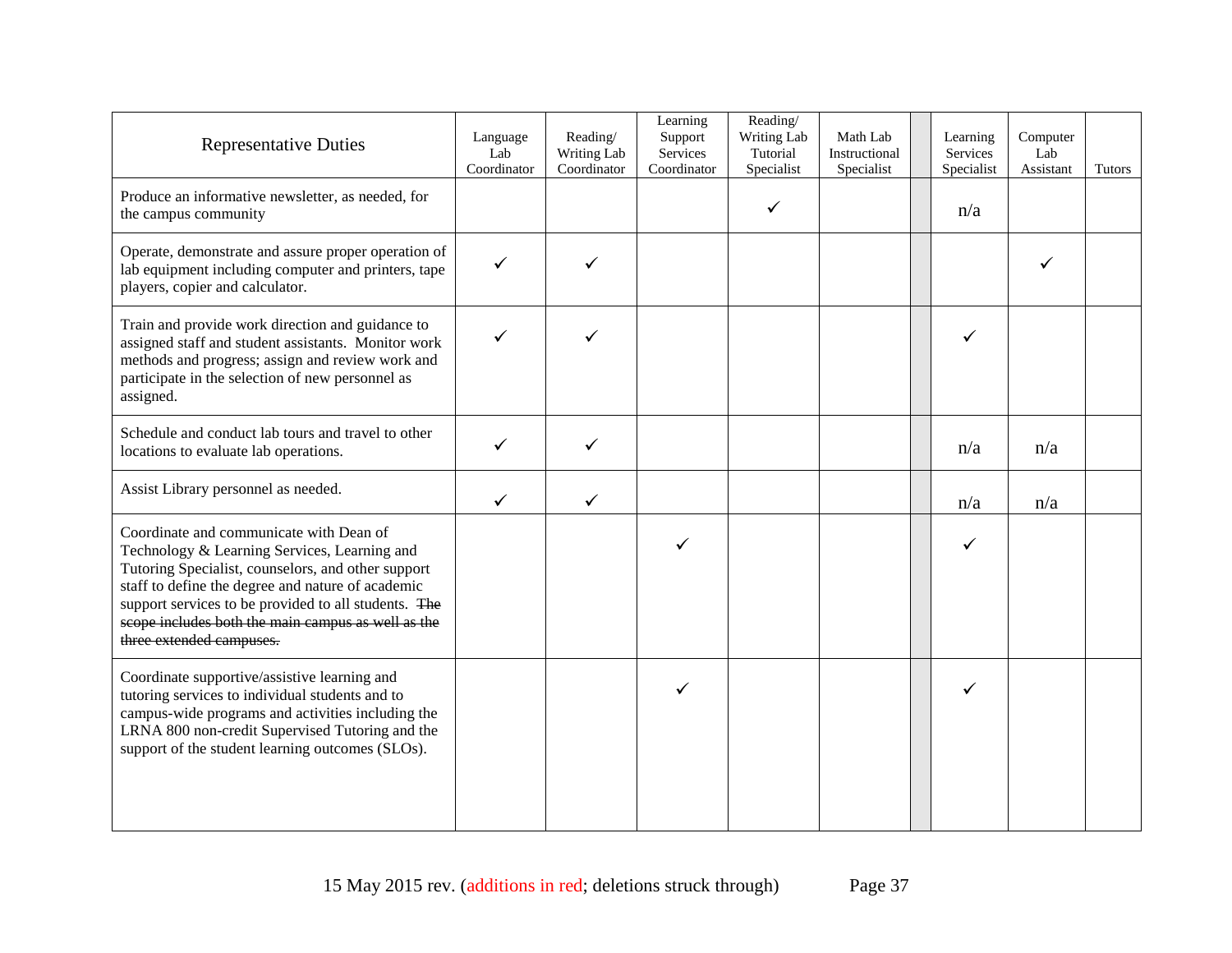| <b>Representative Duties</b>                                                                                                                                                                                                                                             | Language<br>Lab<br>Coordinator | Reading/<br>Writing Lab<br>Coordinator | Learning<br>Support<br>Services<br>Coordinator | Reading/<br>Writing Lab<br>Tutorial<br>Specialist | Math Lab<br>Instructional<br>Specialist | Learning<br>Services<br>Specialist | Computer<br>Lab<br>Assistant | <b>Tutors</b> |
|--------------------------------------------------------------------------------------------------------------------------------------------------------------------------------------------------------------------------------------------------------------------------|--------------------------------|----------------------------------------|------------------------------------------------|---------------------------------------------------|-----------------------------------------|------------------------------------|------------------------------|---------------|
| Provide information concerning Tutorial activities<br>and services available. Receive requests for special<br>reports and modify existing computer program to<br>tabulate needed results; receive and respond to<br>survey requests from other educational institutions. |                                |                                        | ✓                                              |                                                   |                                         | ✓                                  |                              |               |
| Conduct workshops to assist students in developing<br>study skills, library use and other areas which<br>facilitate student success; conduct tours and student<br>orientations as required.                                                                              |                                |                                        |                                                |                                                   |                                         |                                    |                              |               |
| Assist students with various software and hardware<br>related questions.                                                                                                                                                                                                 |                                |                                        |                                                |                                                   | ✓                                       |                                    |                              |               |
| Install, configure, and maintain computer<br>application software for Tutoring Center.                                                                                                                                                                                   |                                |                                        |                                                |                                                   | ✓                                       |                                    | ✓                            |               |
| Serve on departmental/college committees.                                                                                                                                                                                                                                |                                |                                        | ✓                                              |                                                   | ✓                                       | ✓                                  |                              |               |
| Coordinate conversational classes for second<br>language students.                                                                                                                                                                                                       |                                |                                        |                                                |                                                   |                                         | ✓                                  |                              |               |
| Coordinate test proctoring with students and<br>instructors.                                                                                                                                                                                                             |                                |                                        | ✓                                              |                                                   |                                         | ✓                                  |                              |               |
| Develop and maintain a tutor training program for<br>Reading.                                                                                                                                                                                                            |                                |                                        |                                                | ✓                                                 |                                         | ✓                                  |                              |               |
| Responsible for helping tutors upgrade skills as<br>diagnosed on the senior tutor test.                                                                                                                                                                                  |                                |                                        |                                                | ✓                                                 |                                         | ✓                                  |                              |               |
| Assist in the arrangement, organization and<br>planning of staff and/or tutor meetings.                                                                                                                                                                                  |                                |                                        |                                                | ✓                                                 |                                         |                                    |                              |               |